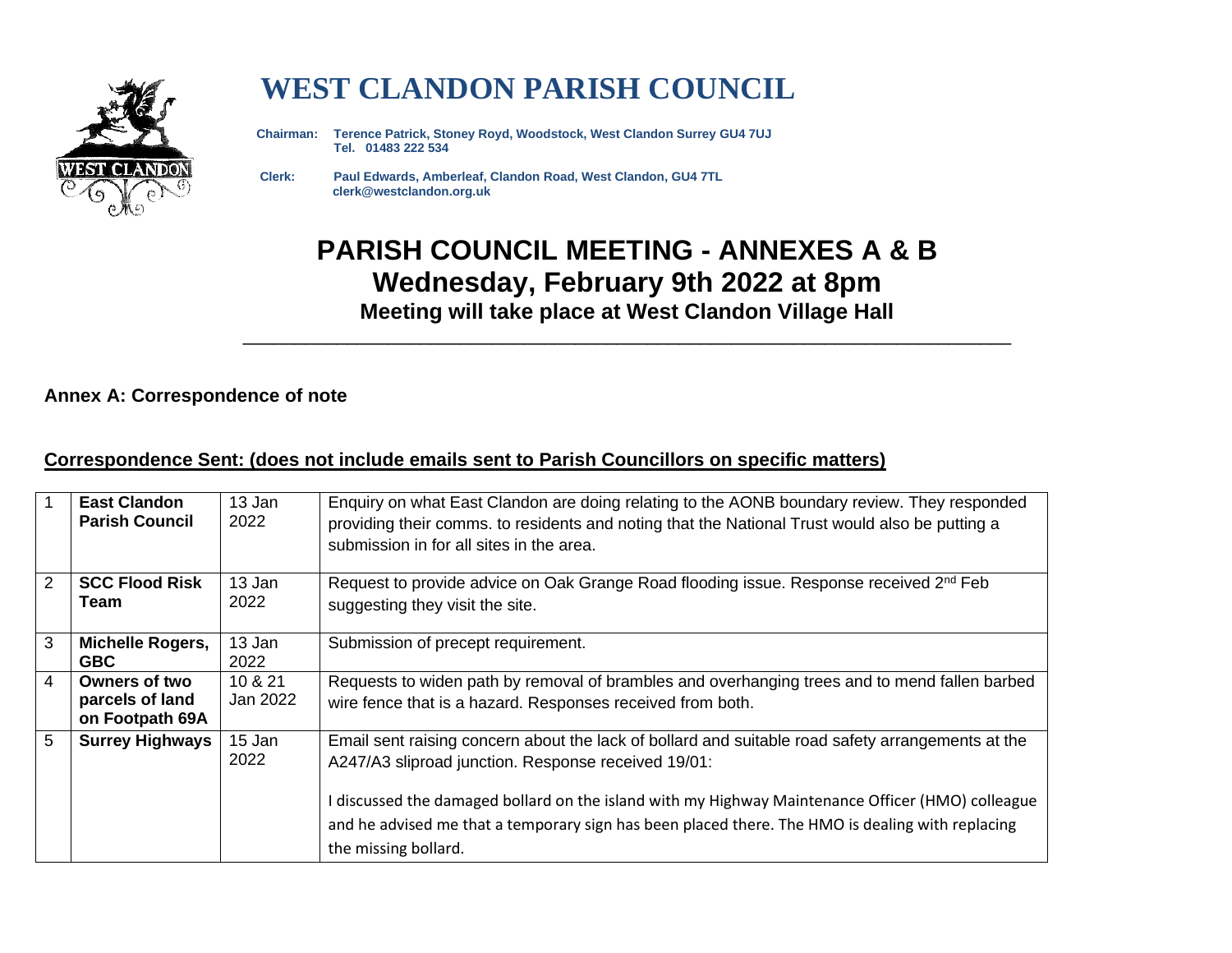|                |                                                                    |                | As you are aware, the road safety team are in the process of developing a new safety scheme for this<br>junction. I will forward your comments with regard to improving the existing signs in the vicinity to<br>them. |
|----------------|--------------------------------------------------------------------|----------------|------------------------------------------------------------------------------------------------------------------------------------------------------------------------------------------------------------------------|
| 6              | <b>iGas Community</b><br><b>Fund</b>                               | 18 Jan<br>2022 | Application submitted for a £2000 grant towards the proposed adult fitness equipment.                                                                                                                                  |
| $\overline{7}$ | <b>GBC Planning</b><br><b>Department</b>                           | 20 Jan<br>2022 | Submission of our comments on the Local Plan DMPs (Development Management Plans).                                                                                                                                      |
| 8              | <b>Surrey Hills</b><br><b>AONB Boundary</b><br><b>Review Board</b> | 27 Jan<br>2022 | Document expressing support for AONB enlargement and request for further zone extension sent<br>by Councillor Dean on behalf of the Parish Council.                                                                    |
| 9              | <b>Sundry</b><br>residents                                         | 27 Jan<br>2022 | Request to provide some design and planting suggestions/involvement for our proposed<br>horticultural improvements. Positive responses received with offers for advice and involvement.                                |

#### **Correspondence Received:**

|                | <b>Owners of fields</b><br>to the east of<br><b>Clandon Road</b><br>and south of<br><b>Green Lane</b> | Jan 2022                  | Phone calls re our request for help in clearing west-to-east ditch between two fields. No acceptance<br>of ownership of the ditch in question.                                                                                                                                                                                                                                                                                              |
|----------------|-------------------------------------------------------------------------------------------------------|---------------------------|---------------------------------------------------------------------------------------------------------------------------------------------------------------------------------------------------------------------------------------------------------------------------------------------------------------------------------------------------------------------------------------------------------------------------------------------|
| $\overline{2}$ | <b>GBC and Surrey</b><br><b>Highways</b>                                                              | Jan 2022                  | CC'd on emails between GBC and Surrey Highways contesting who was responsible for cutting back<br>the encroaching bank from the pavement by the Recreation Ground.                                                                                                                                                                                                                                                                          |
| 3              | <b>Elaine</b><br><b>Bradbrook, GBC</b>                                                                | 14 <sup>th</sup> Jan 2022 | Update on Neighbourhood Plan referendum: The West Clandon Neighbourhood Planning<br>Referendum will take place on 17 March. Applications to apply for a postal vote to be valid<br>for this Referendum must be with us by 5pm on Wednesday 2 March.                                                                                                                                                                                         |
| 4              | Clare Goodall,<br><b>East Clandon</b><br><b>Jubilee</b><br><b>Committee</b>                           | 19 Jan 2022               | Notification that they are having a Jubilee event on 5 <sup>th</sup> June and that they would like<br>tables/chairs from our village hall if no event clash. Also, expressing interest in joining any<br>Beating the Bounds event.                                                                                                                                                                                                          |
| 5              | Drew Craig,<br><b>West Clandon</b><br><b>Speed Watch</b><br><b>Scheme</b>                             | $22nd$ Jan 2022           | Progress update provided:<br>"I'm going try and get the Speedwatch signs up over the next few weeks. As planned/agreed, there<br>are 4 x 40mph and 4 x 30mph signs to go up along the A247. I will apply some common sense to<br>placement, but we can always adjust if it's felt that placement can be improved. I'll re-engage with<br>the volunteer group to canvas to opportunities to complete training. Once that's done we can start |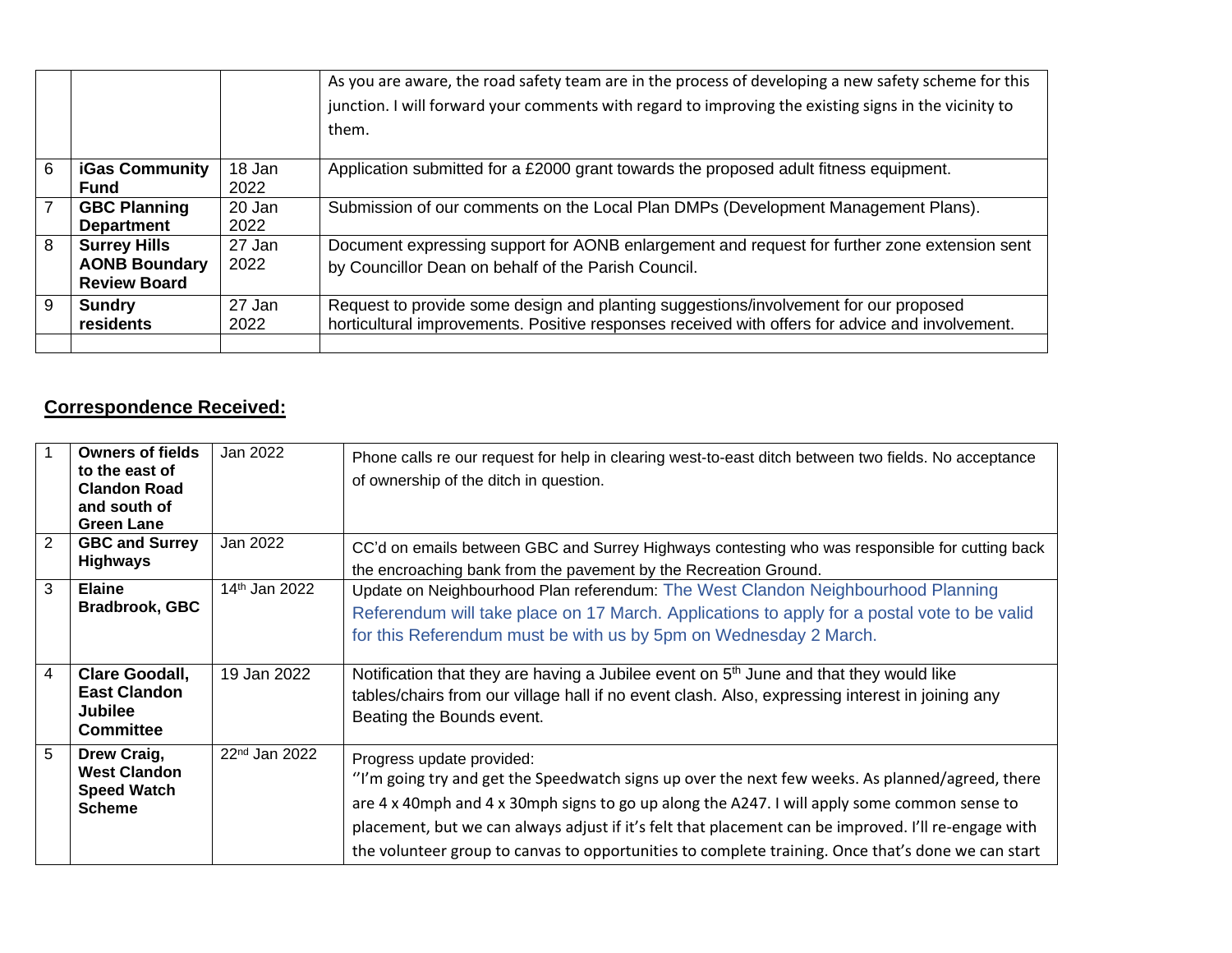|                |                                                                                     |                           | the 'surveys'. Hopefully we can ensure that we have a drip-feed of surveys in the run up to Spring<br>and the onset of increased traffic."                                                                                                                                                                                                                                                                                                                                                                                                                                                           |
|----------------|-------------------------------------------------------------------------------------|---------------------------|------------------------------------------------------------------------------------------------------------------------------------------------------------------------------------------------------------------------------------------------------------------------------------------------------------------------------------------------------------------------------------------------------------------------------------------------------------------------------------------------------------------------------------------------------------------------------------------------------|
| 6              | <b>Surrey</b><br><b>Highways</b>                                                    | 23rd Jab 2022             | Email notification that the knee railings at the entrance to Meadowlands will not now be replaced until<br>the new financial year.                                                                                                                                                                                                                                                                                                                                                                                                                                                                   |
| $\overline{7}$ | <b>GBC</b>                                                                          | 24th Jan 2022             | Notification that the Household Support Fund runs until end-March for households struggling with fuel<br>poverty.                                                                                                                                                                                                                                                                                                                                                                                                                                                                                    |
| 8              | Fiona McGowan,<br><b>Clandon School</b>                                             | Jan 2022                  | Response to our offer of S137 grant support, gratefully requesting support to provide an after-school<br>club for Clandon School children for one afternoon each week (this would be a dance club provided<br>by a company called Boogie Pumps and would cost £1,000 for the year). They are currently offering<br>all children an after-school sport club on four other afternoons but would like to offer an alternative.<br>The clubs are offered free of charge to all children on a half-termly basis to enable as many of our<br>pupils who wish to to access this provision.                  |
| 5              | <b>Wendy Farron,</b><br><b>RBL</b>                                                  | 26th Jan 2022             | Email noting that the RBL branch would like to organise an event/family fun day on Sunday 5th June<br>to celebrate the Queens Jubilee and wondering whether the Parish Council might like to join forces<br>or allow them to use a small part of the green to accommodate bouncy castles.                                                                                                                                                                                                                                                                                                            |
| 6              | <b>Meadowlands</b><br><b>Residents</b>                                              | 27 <sup>th</sup> Jan 2022 | Email commenting on our proposed Jubilee events and suggesting that we (i)install some bench<br>seats near to the tennis court; (ii) 'spruce up' the area near to the tennis court by adding more shrubs<br>attractive to wildlife and birds; (iii) put up bunting across the road from the Onslow Arms up to<br>Meadowlands entrance and repeat by the church and the school.                                                                                                                                                                                                                       |
| 7              | Project Manager,<br><b>Surrey</b><br><b>Highways Tree</b><br><b>Planting Scheme</b> | 1st Feb 2022              | Confirmation that trees have now been planted at Meadowlands entrance (2) and on the bank beside<br>the A247 and recreation ground (3). Maintenance instructions: Each tree will be planted with a<br>watering pipe that can be filled to aid water penetration to the roots. Please fill this tube and also<br>water around that base of the tree weekly during April to September for the first three years. During<br>hot and dry spells please water more frequently if possible. Trees do drink and sweat a lot to keep<br>cool and will need at least 5 large watering cans of water per week. |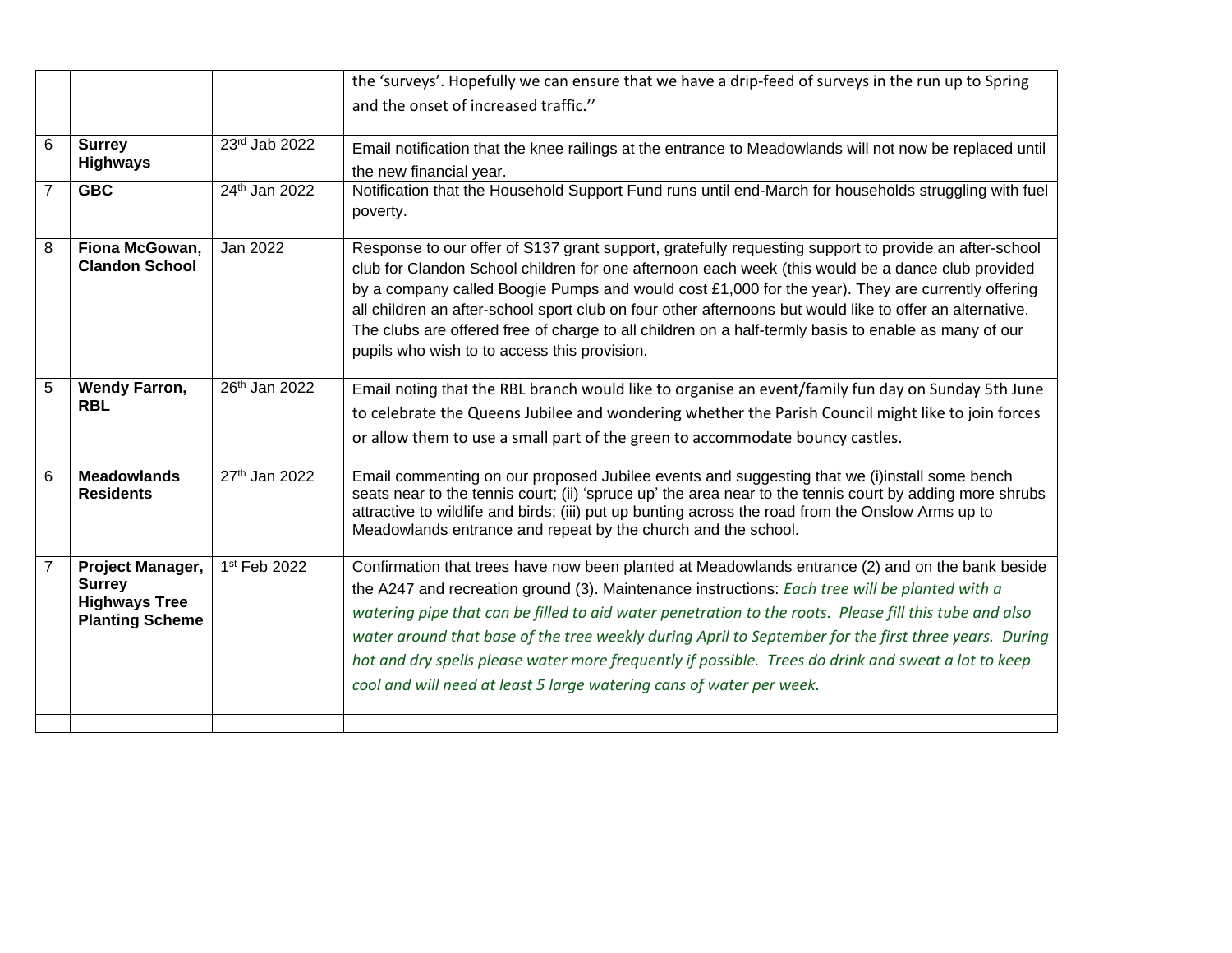### **NOTE: Updated since the last Meeting are highlighted in Yellow**

|                         | <b>Date</b>     | <b>Application</b> | <b>Address</b>                                                      | Description                                                                                                                                                                                                                                                                                                                  | <b>Outcome</b>                    |
|-------------------------|-----------------|--------------------|---------------------------------------------------------------------|------------------------------------------------------------------------------------------------------------------------------------------------------------------------------------------------------------------------------------------------------------------------------------------------------------------------------|-----------------------------------|
|                         | <b>Received</b> | <b>Number</b>      |                                                                     |                                                                                                                                                                                                                                                                                                                              |                                   |
| $\mathbf{1}$            | 30/09/2019      | 19/P/01693         | <b>Barn End, The Street, West</b>                                   | Erection of 3 detached two-storey                                                                                                                                                                                                                                                                                            | <b>GBC APPROVED:</b>              |
|                         |                 |                    | Clandon, GU4 7TG                                                    | dwellings, served by the approved<br>access road under planning permission<br>19/P/00924.                                                                                                                                                                                                                                    | 29/05/2020                        |
| $\mathbf{2}$            |                 | 19/P/02126         | Birch Farm, Oak Grange Road,                                        | Erection of a new dwelling following                                                                                                                                                                                                                                                                                         | <b>GBC APPROVED:</b>              |
|                         |                 |                    | West Clandon, GU4 7UD                                               | demolition of existing dwelling.                                                                                                                                                                                                                                                                                             | 12/02/2020                        |
| $\overline{\mathbf{3}}$ |                 | 20/P/00104         | Birch Farm, Oak Grange Road,                                        | Construction of three outbuildings for                                                                                                                                                                                                                                                                                       | <b>GBC APPROVED</b>               |
|                         |                 |                    | West Clandon, GU4 7UD                                               | domestic and agricultural use following<br>the demolition of a combination of<br>existing domestic and agricultural<br>buildings. Amendment to approved<br>application 18P/00107 to implement<br>minor changes to layout and<br>fenestration.                                                                                | 30/03/2020                        |
| 4                       |                 | 19/P/01474         | Greenmantle, Lime Grove,<br>West Clandon, GU4 7UH                   | Proposed two storey rear, and single<br>storey rear and side extensions,<br>following demolition of existing<br>conservatory and covered area. An<br>APPEAL has been made to the Secretary<br>of State against the Councils decision<br>for the proposed development<br>described above.                                     | <b>GBC REFUSED 11/10/19</b>       |
| 5                       |                 | 19/P/02157         | <b>Junction of Station Approach</b><br>and The Street, West Clandon | Prior Notification under Schedule 2, Part<br>16 of the Town and Country Planning<br>(General Permitted Development)<br>(England) Order 2015 for the installation<br>of one 17.5m 'Phase 5' street pole, two<br>shrouded antennas, two 0.3m dishes,<br>and three ground-based equipment<br>cabinets and ancillary development | <b>GBC APPROVED</b><br>21/01/2020 |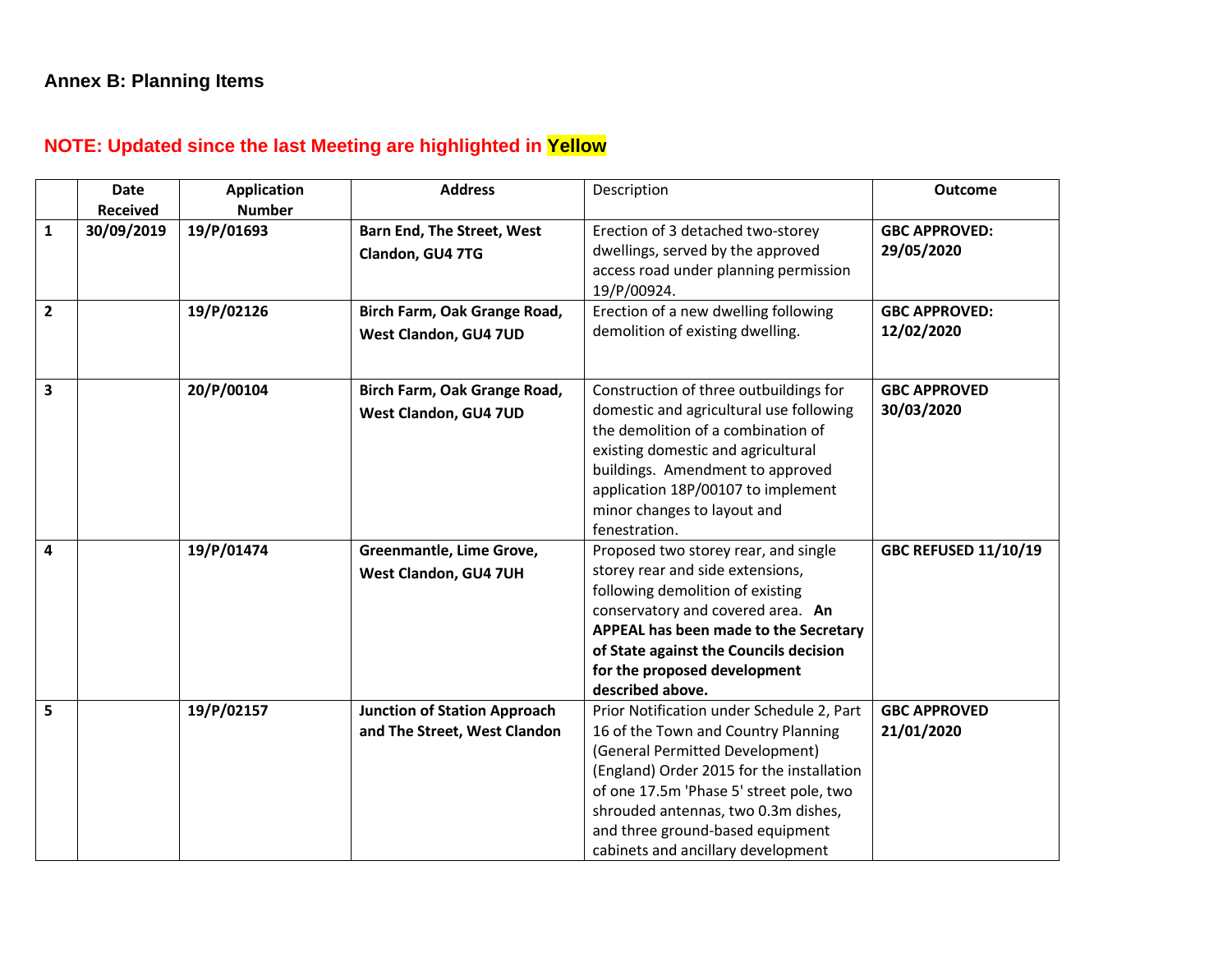|                         |            |                            |                                    | thereto. To be installed on a 6.0m x     |                     |
|-------------------------|------------|----------------------------|------------------------------------|------------------------------------------|---------------------|
|                         |            |                            |                                    | 2.5m compound within a 1.8m chainlink    |                     |
|                         |            |                            |                                    | fence.                                   |                     |
| 6                       |            | 20/P/00010                 | Vanecot, Malacca Farm, West        | Variation of condition 2 (drawing        | <b>GBC APPROVED</b> |
|                         |            |                            | Clandon, GU4 7UG                   | numbers), to allow changes to the site   |                     |
|                         |            |                            |                                    | layout, of planning application          | 02/03/2020          |
|                         |            |                            |                                    | 18/P/01284 approved 24/08/18.            |                     |
| $\overline{\mathbf{z}}$ | 27/12/19   | 19/P/02240                 | Land at Tithebarns Farm,           | Change of use of the site to 16 hectares | <b>GBC APPROVED</b> |
|                         |            |                            |                                    |                                          |                     |
|                         |            | <b>Alternative Ref:PP-</b> | <b>Tithebarns Lane, Send, GU23</b> | of publicly accessible open space with   | 29/07/2020          |
|                         |            |                            | 7LE                                | associated landscaping, access, parking  |                     |
|                         |            | 08359636                   |                                    | and other works to facilitate a bespoke  |                     |
|                         |            |                            |                                    | Suitable Alternative Natural Greenspace  |                     |
|                         |            |                            |                                    | (SANG).                                  |                     |
| 8                       |            | 19/P/02223                 | Land at Garlicks Arch, Send        | Hybrid (part full/part outline)          |                     |
|                         |            |                            | Marsh/Burnt Common,                | application comprising: Full planning    |                     |
|                         |            |                            | <b>Portsmouth Road, Send</b>       | permission for 220 residential dwellings |                     |
|                         |            |                            |                                    | (Use Class C3) with associated open      |                     |
|                         |            |                            |                                    | space and landscaping, means of access,  |                     |
|                         |            |                            |                                    | parking, drainage, utilities and         |                     |
|                         |            |                            |                                    | infrastructure works, temporary acoustic |                     |
|                         |            |                            |                                    | fencing, and other associated works; and |                     |
|                         |            |                            |                                    | Outline planning permission, with all    |                     |
|                         |            |                            |                                    | matters reserved except for access, for  |                     |
|                         |            |                            |                                    | up to 300 residential dwellings (Use     |                     |
|                         |            |                            |                                    | Class C3) and Travelling Showpeople      |                     |
|                         |            |                            |                                    | plots (Sui Generis) with associated open |                     |
|                         |            |                            |                                    | space and                                |                     |
|                         |            |                            |                                    | landscaping (including a landscape bund  |                     |
|                         |            |                            |                                    | and acoustic fencing), means of access,  |                     |
|                         |            |                            |                                    | enabling infrastructure and other        |                     |
|                         |            |                            |                                    | associated works (consultation           |                     |
|                         |            |                            |                                    | responses will be accepted after the     |                     |
|                         |            |                            |                                    | statuary 21-day period).                 |                     |
|                         |            |                            |                                    |                                          |                     |
| 9                       | 27/01/2020 | 19/P/02191                 | <b>Garlicks Arch Site</b>          | 30 dwellings adjacent to Burnt Common    | <b>GBC REFUSED</b>  |
|                         |            |                            |                                    | Lane by the property called Oldlands     | 27/04/2020          |
|                         |            |                            |                                    |                                          |                     |
| 10                      | 22/01/2020 | 20/P/00092                 | Budleigh, Oak Grange Road,         | Demolition of existing rear conservatory | <b>GBC APPROVED</b> |
|                         |            |                            | <b>West Clandon GU4 7TZ</b>        | to be replaced by new rear extension     | 25/02/2020          |
|                         |            |                            |                                    | and changes to fenestration with some    |                     |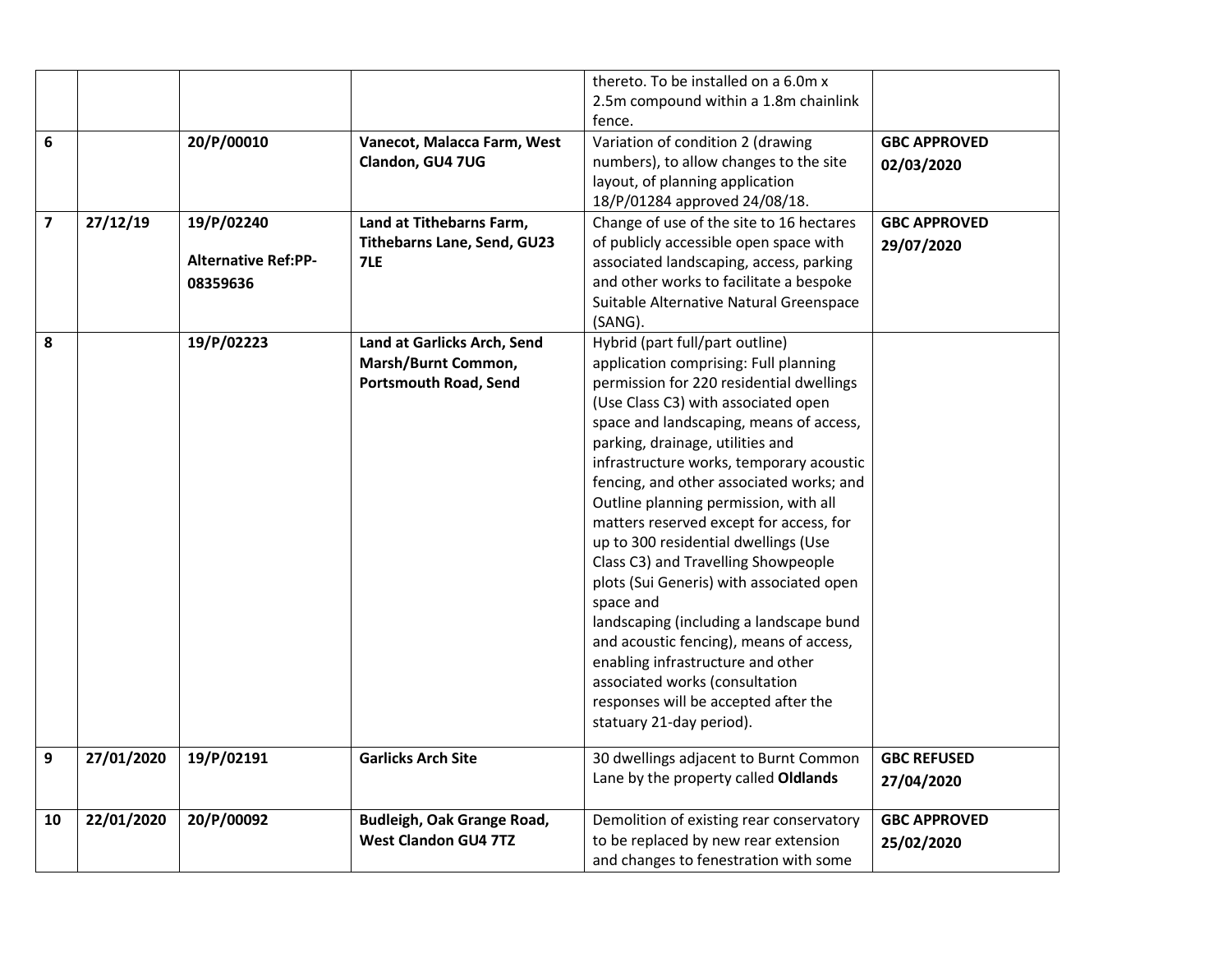|    |            |            |                                                                | internal alterations to existing dwelling.                                                                                                                                                                                                                      |                                                     |
|----|------------|------------|----------------------------------------------------------------|-----------------------------------------------------------------------------------------------------------------------------------------------------------------------------------------------------------------------------------------------------------------|-----------------------------------------------------|
| 11 | 16/01/2020 | 20/P/00028 | <b>Highway House, Dedswell</b><br>Drive, West Clandon GU4 7TQ  | Single storey rear extension together<br>with associated raised patio and internal<br>alterations along with new front gate                                                                                                                                     | <b>GBC APPROVED</b><br>14/02/2020                   |
| 12 | 08/01/2020 | 20/T/00001 | Lynsted, Clandon Road, West<br>Clandon, GU4 7UW                | T1 Mature Oak. Selectively reduce<br>crown by 20% 2-3 meters max. to create<br>a balanced canopy & natural flow. Lift<br>lower only small diameter branches to 8<br>meters max. Reduce lower limb over<br>road by 3metrs. remove major dead &<br>weak branches. | <b>GBC APPROVED-(with</b><br>conditions) 28/02/2020 |
| 13 | 14/02/2020 | 20/P/00283 | <b>Gullivers, The Street, West</b><br>Clandon, GU4 7TD         | Erection of a single storey rear extension                                                                                                                                                                                                                      | <b>GBC REFUSED</b><br>09/04/2020                    |
| 14 | 05/03/2020 | 20/T/00068 | The Rectory, The Street, West<br>Clandon, GU4 7RG              | Fell to ground level as infected with<br>Coryneum canker, and in decline.<br>Replant with similar, or open to<br>suggestions (West Clandon Conservation<br>Area).                                                                                               | <b>GBC APPROVED</b><br>09/04/2020                   |
| 15 | 16/01/2020 | 20/P/00028 | <b>Highway House, Dedswell</b><br>Drive, West Clandon, GU4 7TQ | Single storey rear extension together<br>with associated raised patio and internal<br>alterations along with new front gate.                                                                                                                                    | <b>GBC APPROVED</b><br>14/02/2020                   |
| 16 | 21/01/2020 | 20/P/00092 | Budleigh, Oak Grange Road,<br>West Clandon, GU4 7TZ            | Demolition of existing rear conservatory<br>to be replaced by new rear extension<br>and changes to fenestration with some<br>internal alterations to existing dwelling.                                                                                         | <b>GBC APPROVED</b><br>25/02/2020                   |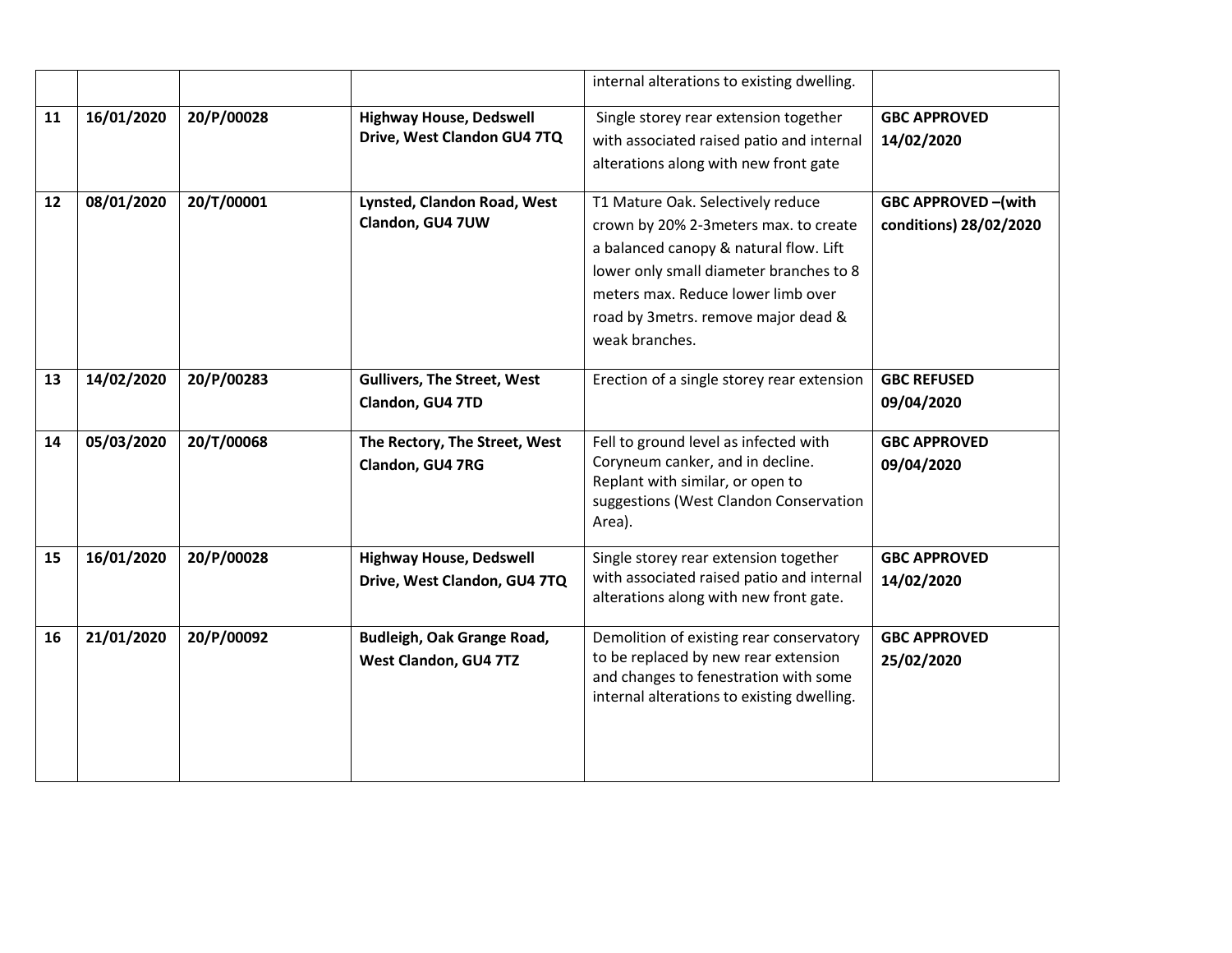| 17 | 21/01/2020 | 20/P/00010 | Vanecot, Malacca Farm, West       | Variation of condition 2 of 18/P/01284                                              | <b>GBC APPROVED</b>  |
|----|------------|------------|-----------------------------------|-------------------------------------------------------------------------------------|----------------------|
|    |            |            | Clandon, GU4 7UG                  | to allow changes to the elevations<br>(including to add a flat roof to the single   | 02/03/2020           |
|    |            |            |                                   | storey element of the dwelling and to                                               |                      |
|    |            |            |                                   | raise the rear eaves level to the central                                           |                      |
|    |            |            |                                   | section of the dwelling to allow for a                                              |                      |
|    |            |            |                                   | large window to the stairwell).                                                     |                      |
| 18 | 07/04/2020 | 20/T/00078 | Play Area, Recreation Ground,     | T1 Horse Chestnut - fell to near to                                                 |                      |
|    |            |            | The Street, West Clandon          | ground level, T2 & T4 Horse Chestnuts -                                             |                      |
|    |            |            |                                   | reduce by 2.5m leaving a total height                                               |                      |
|    |            |            |                                   | and spread of 12m and 8m, T3 & G1.<br>Horse Chestnuts - remove broken               |                      |
|    |            |            |                                   | branches and deadwood, sever ivy and                                                |                      |
|    |            |            |                                   | crown lift to 5.2m, T4 Horse Chestnut                                               |                      |
|    |            |            |                                   | Fell dead tree at rear, remove fallen                                               |                      |
|    |            |            |                                   | stem on fence, reduce remainder of                                                  |                      |
|    |            |            |                                   | Horse Chestnut by 20%, and sever ivy.                                               |                      |
|    |            |            |                                   | (West Clandon Conservation Area).                                                   |                      |
| 19 | 15/04/2020 | 20/P/00637 | Langley, Lime Grove, West         | Erection of porch to front of property,                                             | <b>GBC APPROVED</b>  |
|    |            |            | Clandon, GU4 7UH                  | part single/two storey side extension,                                              | 29/05/2020           |
|    |            |            |                                   | single storey rear extension and changes<br>to fenestration following demolition of |                      |
|    |            |            |                                   | existing conservatory.                                                              |                      |
| 20 | 28/04/2020 | 20/P/00708 | The Cottage, The Street, West     | Proposed erection of one x two-                                                     | <b>GBC APPROVED</b>  |
|    |            |            | <b>Clandon GU4 7SY</b>            | bedroom and one x four-bedroom semi-                                                | 04/09/2020           |
|    |            |            |                                   | detached two-storey dwellings,                                                      |                      |
|    |            |            |                                   | following demolition of the existing                                                |                      |
| 21 | 01/05/2020 | 20/P/00028 | Rabbits Cottage, The Street,      | bungalow and outbuildings<br>Two storey rear extension following                    | <b>GBC APPROVED</b>  |
|    |            |            |                                   | demolition of existing rear conservatory.                                           |                      |
|    |            |            | <b>West Clandon GU4 7TJ</b>       |                                                                                     | 22/06/2020           |
| 22 | 16/03/2020 | 20/P/00477 | <b>Millwater Rise, Oak Grange</b> | Certificate of lawfulness for a proposed                                            | Part Approved, Part  |
|    |            |            | Road, West Clandon, GU4 7UA       | development to establish whether an in-                                             | Refused. Details are |
|    |            |            |                                   | ground swimming pool, detached studio                                               | shown on the GBC     |
|    |            |            |                                   | and bat roost would be lawful.                                                      | website              |
|    |            |            |                                   |                                                                                     | 13/05/2020           |
|    |            |            |                                   |                                                                                     |                      |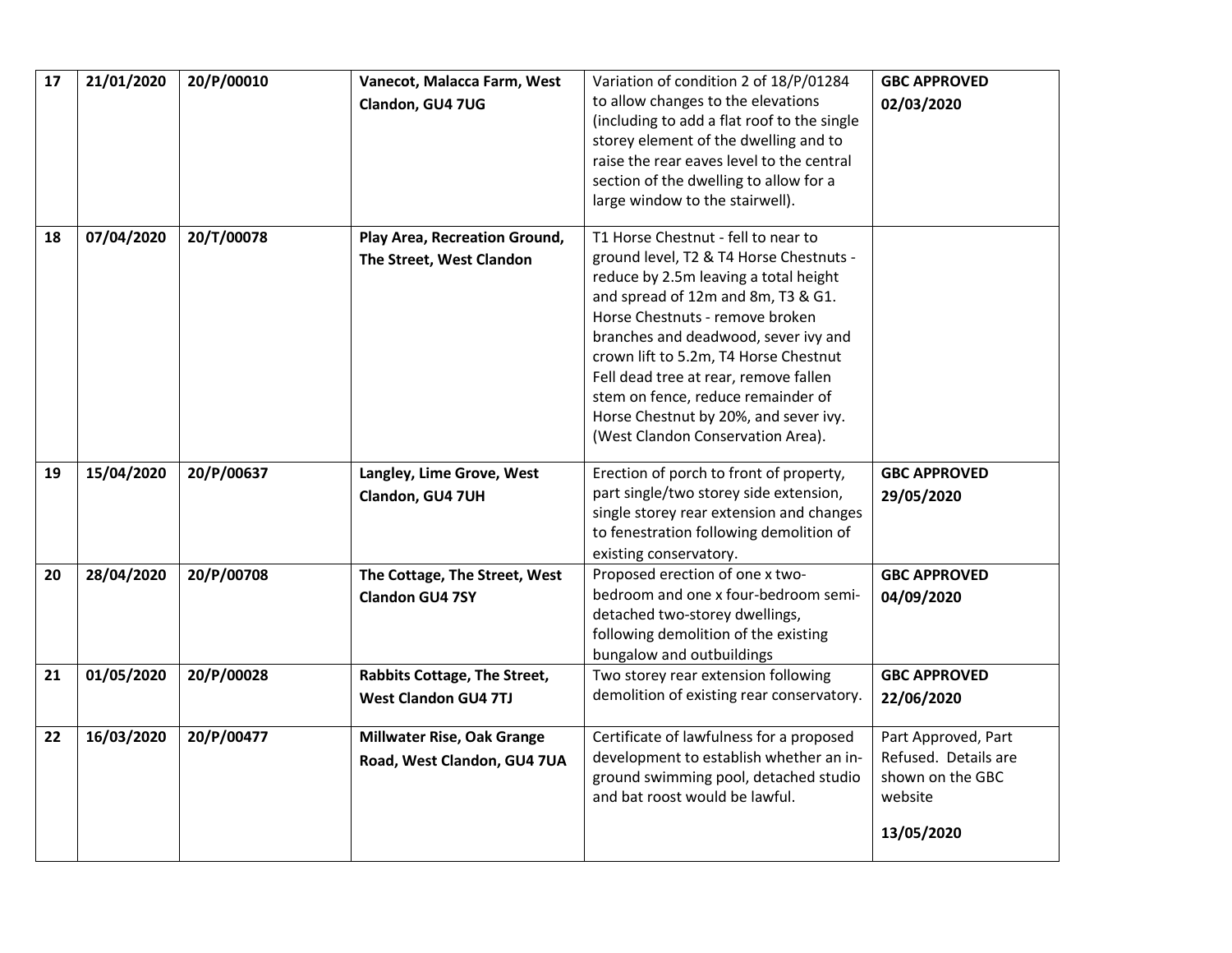| 23 | 22/05/2020 | 20/P/00837                          | Lynsted, Clandon Road, West<br>Clandon GU4 7UW            | Erection of detached garage/carport                                                                                                                                                                                                                                                                                              | <b>GBC APPROVED</b><br>27/07/2020<br>APPEALED 28/10/2020                                                                                                                                                                                            |
|----|------------|-------------------------------------|-----------------------------------------------------------|----------------------------------------------------------------------------------------------------------------------------------------------------------------------------------------------------------------------------------------------------------------------------------------------------------------------------------|-----------------------------------------------------------------------------------------------------------------------------------------------------------------------------------------------------------------------------------------------------|
| 24 | 22/05/2020 | 20/P/00840                          | Ilex Cottage, The Street, West<br>Clandon, GU4 7TJ        | Proposed single and two storey<br>extension, new front entrance porch,<br>conversion of existing garage into a<br>garden room/gym and alterations to<br>external finishes.                                                                                                                                                       | <b>GBC APPROVED</b><br>30/07/2020                                                                                                                                                                                                                   |
| 25 |            | 18/P/02430 submitted<br>on 20/12/18 | Glengarden, Clandon Road,<br>West Clandon, GU4 7TL        | Erection of a new 5-bedroom detached<br>house and a new access and garage for<br>the existing property.<br>Appeal Decision Site visit made on<br>26/11/19 by M Heron BA (Hons) MA<br>MRTPI an Inspector appointed by the<br>Secretary of State for Communities and<br>Local Government. Decision date: 23rd<br><b>March 2020</b> | <b>GBC REFUSED 12/02/19</b><br><b>APPEAL The appeal</b><br>allowed and planning<br>permission granted on<br>23/03/2020<br><b>Variation of Condition 2</b><br>(approved plans)<br>received 15 September<br>2020.<br><b>GBC APPROVED</b><br>5/11/2020 |
| 26 | 04/06/2020 | 20/P/00879                          | Lakeside, Oak Grange Road,<br><b>West Clandon GU4 7UF</b> | Proposed new covered porch,<br>repositioning of two dormers on the<br>frontage and new glass atrium on front<br>roof slope, enlargement of dormer<br>above<br>garage; repositioning of chimney stack<br>on west elevation; part single/part two<br>storey extension with balcony on the                                          | <b>GBC REFUSED</b><br>07/08/2020                                                                                                                                                                                                                    |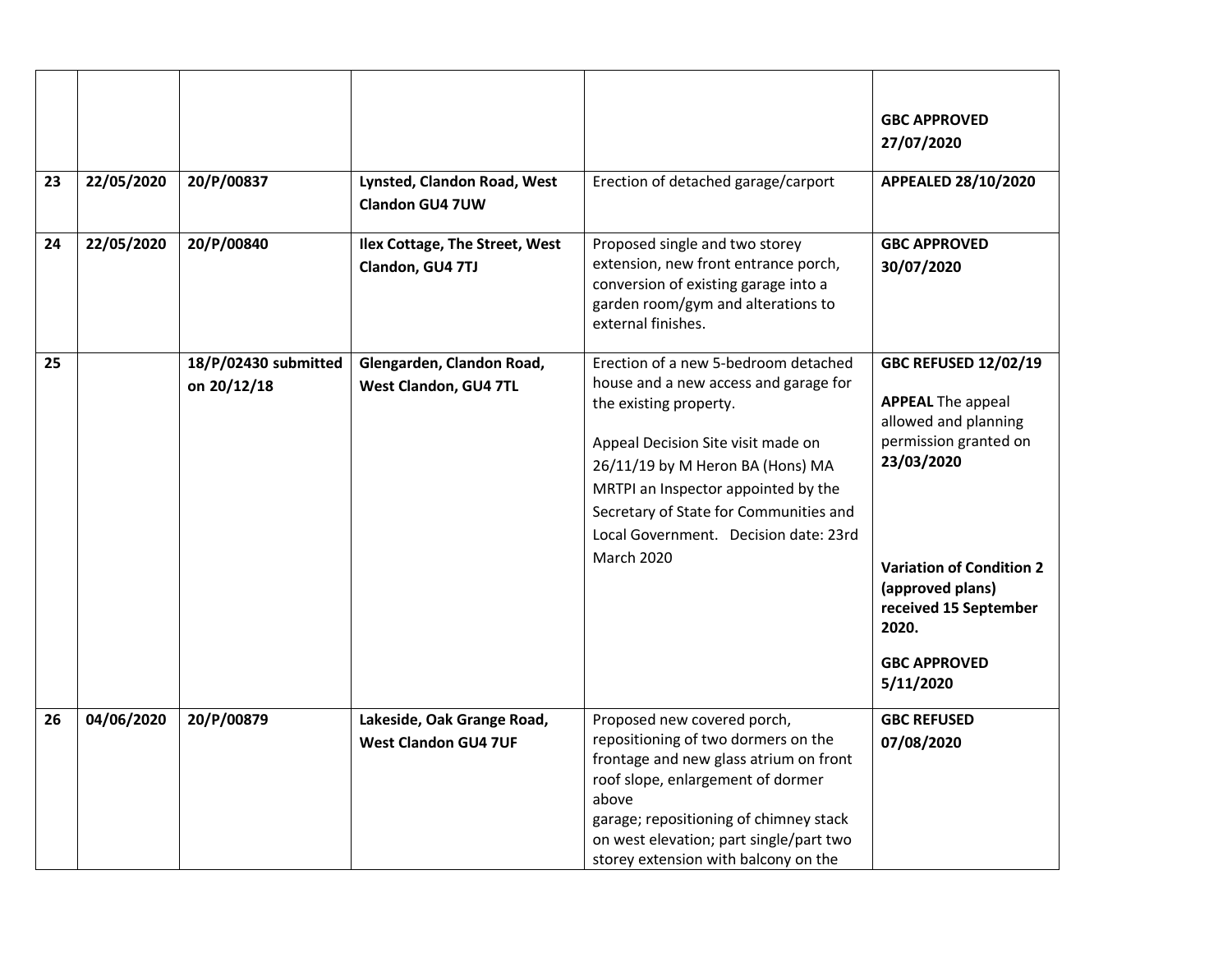|    |            |               |                                   | rear elevation, additional dormer to        |                               |
|----|------------|---------------|-----------------------------------|---------------------------------------------|-------------------------------|
|    |            |               |                                   | rear, first floor rear and side extensions. |                               |
|    |            |               |                                   | Changes to fenestration.                    |                               |
| 27 | 06/06/2020 | 20/P/00895    | <b>Barn End, The Street, West</b> | Variation of condition 2 (drawing           | Approved 23/03/2021           |
|    |            |               | Clandon, GU4 7TG                  | numbers) of planning application            |                               |
|    |            |               |                                   | 19/P/01963 approved on 26/05/2020, to       |                               |
|    |            |               |                                   | replace approved drawings AAL-19-206-       |                               |
|    |            |               |                                   | P01A, P03A, P05 and P06 with revised        |                               |
|    |            |               |                                   | drawings AAL-19-206-P01B, P03B, P05A        |                               |
|    |            |               |                                   | and P06A respectively to allow for          |                               |
|    |            |               |                                   | raising                                     |                               |
|    |            |               |                                   | the roof of Plot two's garage by 300mm.     |                               |
| 28 | 17/06/2020 | 20/P/00935    | Long Copse, The Street, West      | Construction of a new front gate with       | <b>GBC APPROVED</b>           |
|    |            |               | Clandon, GU4 7ST                  | four brick piers and brick wall and         | 15/09/2020                    |
|    |            |               |                                   | widening of existing access.                |                               |
| 29 | 17/06/2020 | 20/P/00894    | <b>Millwater Rise, Oak Grange</b> | Certificate of Lawfulness to establish      | <b>GBC APPROVED</b>           |
|    |            |               | Road, West Clandon, GU4 7UA       | whether the proposed single storey          | 27/07/2020                    |
|    |            |               |                                   | detached pool studio would be lawful.       |                               |
| 30 | 23/06/2020 | 20/P/00969    | Broomfields, 14 Bennett Way,      | Erection of a single storey side and rear   | <b>GBC APPROVED</b>           |
|    |            |               | West Clandon, GU4 7TN             | extension                                   | 24/07/2020                    |
|    |            |               |                                   |                                             |                               |
| 31 | 23/06/2020 | 20/T/00165    | The Cottage, The Street, West     | Hawthorne x 7 - fell and grind stumps,      |                               |
|    |            |               | Clandon, GU4 7SY                  | Hazel - fell and eco plug stump             |                               |
|    |            |               |                                   | (West Clandon Conservation Area)            |                               |
| 32 | 01/07/2020 | EN/20/00173   | Land North of Lime Grove GU4      | Alleged unauthorised use of land to site    | <b>Planning Contravention</b> |
|    |            | (Enforcement) | 7UH                               | a residential motor home                    | <b>Notice served by GBC</b>   |
|    |            |               |                                   |                                             | 25/05/2021.                   |
|    |            |               |                                   |                                             |                               |
| 33 | 02/07/2020 | 20/P/00988    | Tudor Lodge, Clandon Road,        | Proposed dropped kerb and formation         | <b>GBC APPROVED</b>           |
|    |            |               | <b>West Clandon GU4 7UU</b>       | of a new access.                            | 21/08/2020                    |
|    |            |               |                                   |                                             |                               |
| 34 | 03/07/2020 | 20/P/01072    | Squirrels Hatch, Malacca Farm,    | Erection of a four-bay garage structure     | <b>GBC REFUSED</b>            |
|    |            |               | West Clandon, GU4 7UG             | following demolition of existing open car   | 17/08/2020                    |
|    |            |               |                                   | port structure                              |                               |
| 35 | 20/07/2020 | 20/P/01165    | Land to the south of Barn End,    | Erection of two detached two storey         | <b>GBC APPROVED</b>           |
|    |            |               | The Street, West Clandon GU4      | dwellings with associated garaging,         | 24/05/2021                    |
|    |            |               | 7TG                               | served by the approved access road          |                               |
|    |            |               |                                   | under planning permission 19/P/00924        |                               |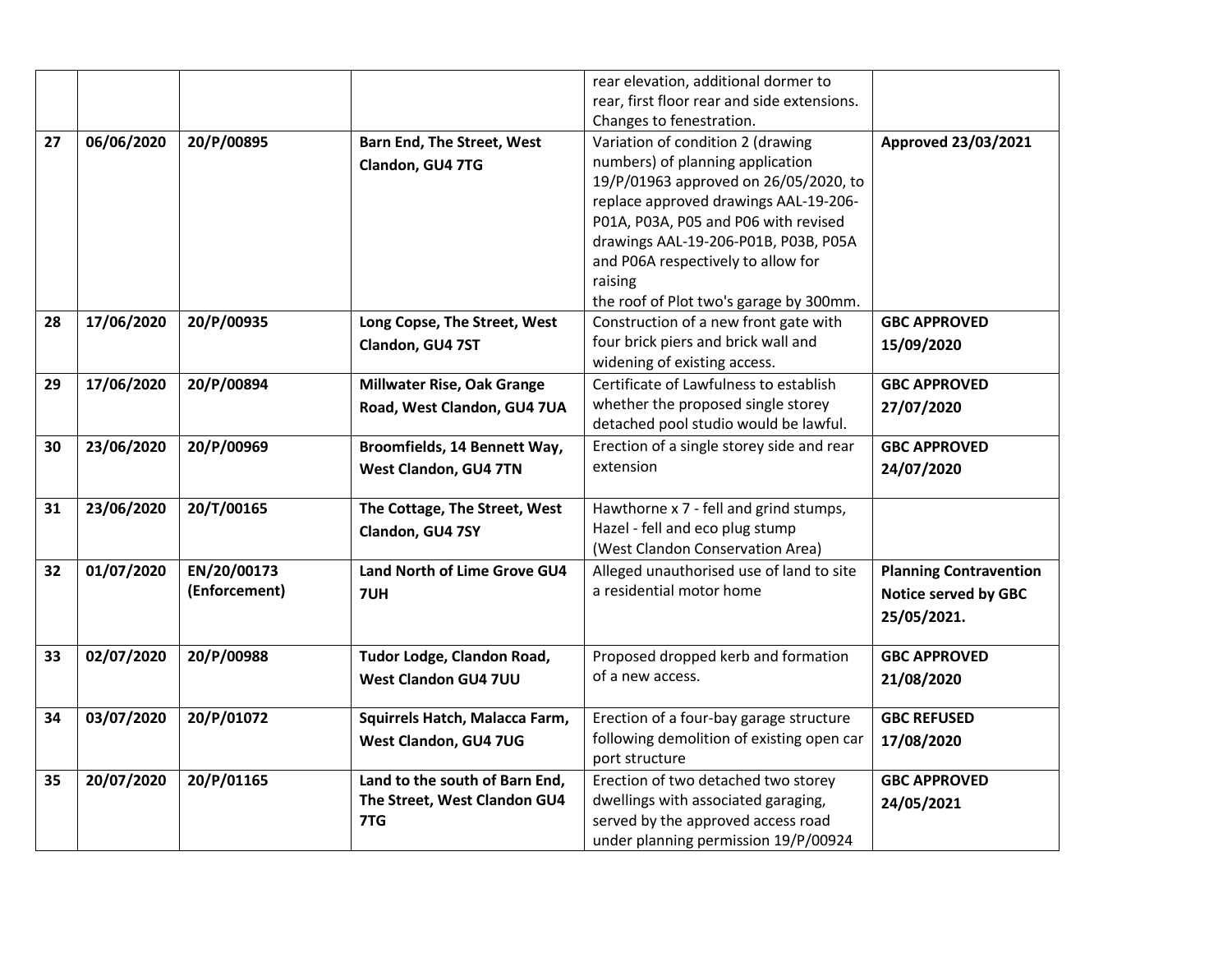| 36 | 20/07/2020 | 20/P/01166 | The Lodge At, Barn End, The<br><b>Street, West Clandon GU4 7TG</b>                                     | Erection of rear extension to provide a<br>second bedroom with en-suite shower<br>room.                                                                                                                                                                                                                                                                                                                                                                                                                           | Notice of further<br>application submitted<br>under 20/P/02064-<br>7/12/2020<br><b>REFUSED 28/01/2021</b><br>APPEALED 04/02/2021<br><b>Further application April</b><br>2021 |
|----|------------|------------|--------------------------------------------------------------------------------------------------------|-------------------------------------------------------------------------------------------------------------------------------------------------------------------------------------------------------------------------------------------------------------------------------------------------------------------------------------------------------------------------------------------------------------------------------------------------------------------------------------------------------------------|------------------------------------------------------------------------------------------------------------------------------------------------------------------------------|
| 37 | 22/07/2020 | 20/P/01164 | 4 Lime Close, West Clandon<br><b>GU4 7UL</b>                                                           | Erection of two storey rear extension                                                                                                                                                                                                                                                                                                                                                                                                                                                                             | <b>Certificate of Lawfulness</b><br>sought on proposed<br>single storey rear<br>extension. 20/P/01990<br>23/11/2020<br><b>APPROVED BY GBC</b><br>06/01/2021                  |
| 38 | 27/07/2020 | 20/T/00209 | <b>Clandon Church Of England</b><br>Aided Infant School, The Street,<br>West<br><b>Clandon GU4 7ST</b> | Tree number 0633 (in attached report)<br>Mixed broadleaf group work as per<br>report: Crown lift (2 of group by 2m,<br>21m tree) (Clear building by 2m)<br>Remove all dead wood >25mm diameter<br>(2 of group, 21m tree) Tree group<br>number 0636 (in attached report) Tilia x<br>europaea (Common Lime) (group) work<br>as per report: Remove epicormic growth<br>(23 of group, to 2m, 10m tree) (Inspect<br>base once removed or ask neighbour for<br>inspection details) (West Clandon<br>Conservation Area). |                                                                                                                                                                              |
| 38 | 30/07/2020 | 20/P/01253 | Land north of Hawthorns and<br>south east of, Shere Road, West<br>Clandon,<br>GU4 8SF                  | Proposed construction of a single storey<br>dwelling following demolition of existing<br>outbuilding.                                                                                                                                                                                                                                                                                                                                                                                                             | <b>REFUSED 13/11/2020</b>                                                                                                                                                    |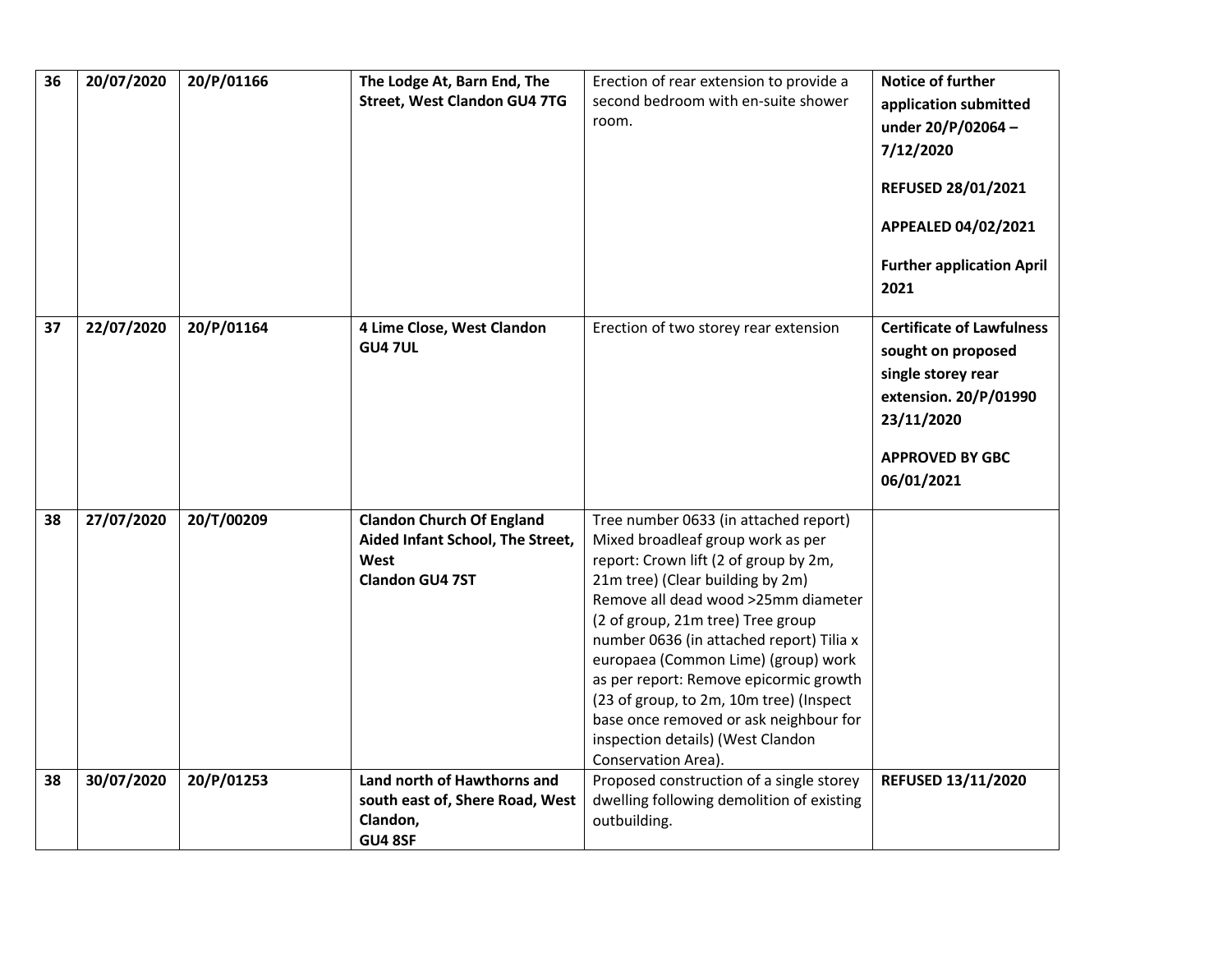| 39 | 03/08/2020 | 20/P/01173 | <b>Bruce Cottage, The Street, West</b> | Proposed erection of a two-storey        | <b>GBC APPROVED</b> |
|----|------------|------------|----------------------------------------|------------------------------------------|---------------------|
|    |            |            | <b>Clandon GU4 7TE</b>                 | detached dwelling following demolition   | 5/11/2020           |
|    |            |            |                                        | of the existing garage.                  |                     |
| 40 | 04/08/2020 | 20/P/01286 | Orchard Cottage, Greta Bank,           | Erection of detached dwelling with       |                     |
|    |            |            | West Horsley, Leatherhead,             | attached garage                          |                     |
|    |            |            | <b>KT24 6HH</b>                        |                                          |                     |
| 41 | 04/08/2020 | 20/T/00223 | Gate Cottage, The Street, West         | G1 - 4 X CYPRESS (Neighbouring trees in  |                     |
|    |            |            | Clandon GU4 7SU                        | Clandon Regis): Remove. G2 - 2 X         |                     |
|    |            |            |                                        | ROBINIA (Neighbouring trees in Clandon   |                     |
|    |            |            |                                        | Regis): Cut back overhanging             |                     |
|    |            |            |                                        | branches to near boundary up to          |                     |
|    |            |            |                                        | approx. 5m in height. FRONT BOUNDARY     |                     |
|    |            |            |                                        | T3 - BEECH (in hedge): Remove T4 -       |                     |
|    |            |            |                                        | HOLLY: Crown lift to 2.4m. T5 - ELM:     |                     |
|    |            |            |                                        | Remove. TREES BY DRIVE T6 - LIME:        |                     |
|    |            |            |                                        | Remove                                   |                     |
|    |            |            |                                        | deadwood & crown thin 10%. T7 -          |                     |
|    |            |            |                                        | NORWAY MAPLE: Remove deadwood            |                     |
|    |            |            |                                        | and crown lift to 3m. BACK GARDEN        |                     |
|    |            |            |                                        | (from front to back) T8 - DECAYED        |                     |
|    |            |            |                                        | LEANING SYCAMORE: Remove. T9 -           |                     |
|    |            |            |                                        | LEANING YEW: Crown lift to 3m. T10 -     |                     |
|    |            |            |                                        | LIME: Crown lift to 3m. T11 - YEW:       |                     |
|    |            |            |                                        | Crown lift to 3m. T12 - LIME: Crown lift |                     |
|    |            |            |                                        | to 3m. T13 - LIME: Remove deadwood &     |                     |
|    |            |            |                                        | crown lift to 3m. T14 - YEW: Crown lift  |                     |
|    |            |            |                                        | to 3m (West Clandon Conservation         |                     |
|    |            |            |                                        | Area).                                   |                     |
| 42 | 06/08/2020 | 20/P/01286 | Land adjacent to Orchard               | Erection of detached dwelling with       |                     |
|    |            |            | Cottage, Greta Bank, West              | attached garage                          |                     |
|    |            |            | Horsley, KT24 6HH                      |                                          |                     |
| 43 | 31/07/2020 | 20/P/01290 | The Wildings, Malacca Farm,            | Certificate of Lawfulness for a proposed | <b>GBC APPROVED</b> |
|    |            |            | <b>West Clandon GU4 7UG</b>            | development to establish whether the     | 24/09/2020          |
|    |            |            |                                        | erection of detached 3 bay garage        |                     |
|    |            |            |                                        | incorporating a machinery store would    |                     |
|    |            |            |                                        | be lawful.                               |                     |
| 44 | 18/08/2020 | 20/P/01398 | Elm Cottage, The Street, West          | Erection of 4 new dwellings following    | GBC Delegated -     |
|    |            |            | Clandon, Guildford, Surrey GU4         | demolition of existing dwelling.         | REFUSED 23/10/2020  |
|    |            |            | 7TG                                    |                                          |                     |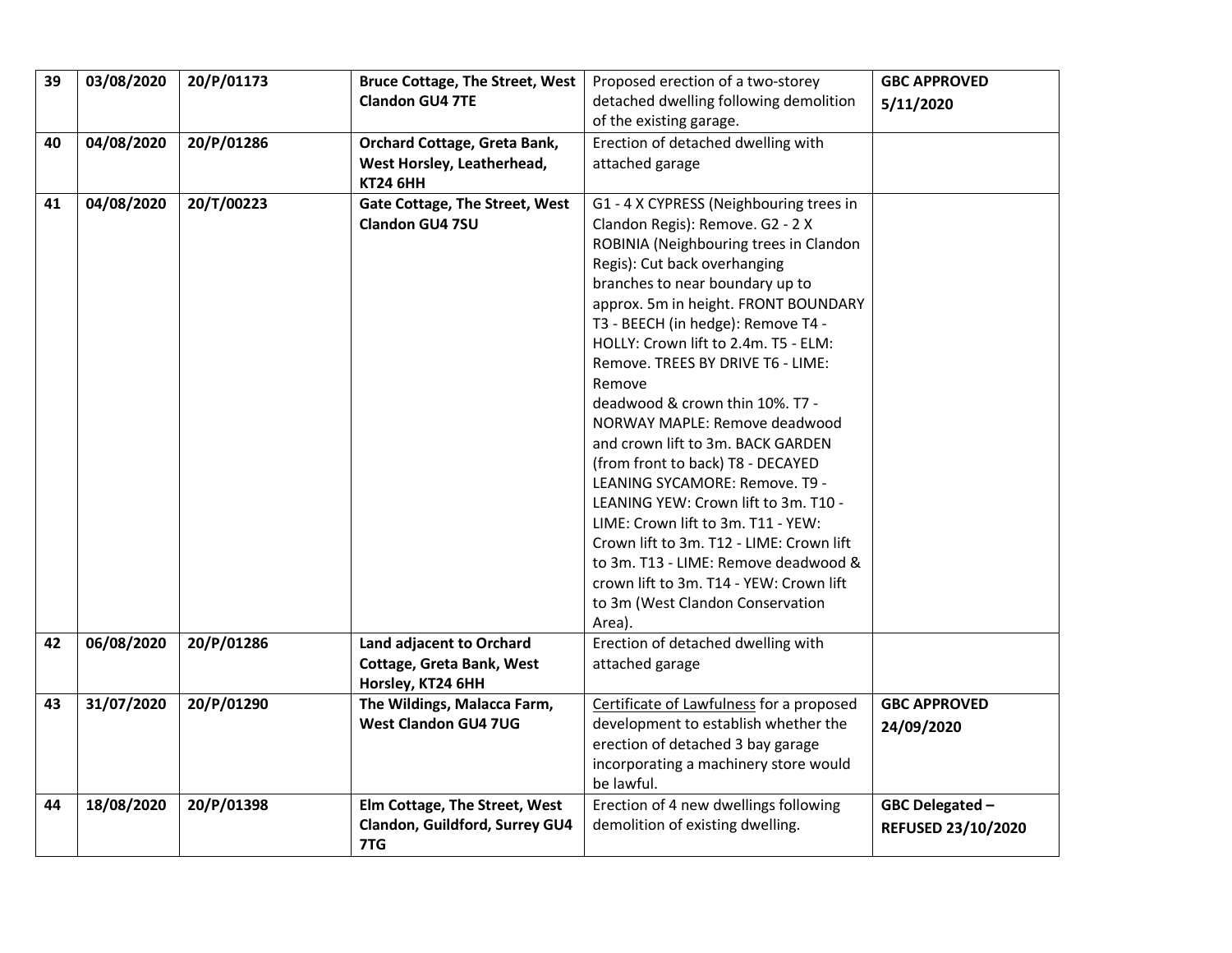| 45<br>19/08/2020<br>20/P/01397<br>Little Paddock, Clandon Road,<br>Conversion of garage into habitable<br><b>GBC Delegated</b><br>West Clandon, Guildford, GU4<br>accommodation, including replacement<br>14/10/2020 |
|----------------------------------------------------------------------------------------------------------------------------------------------------------------------------------------------------------------------|
|                                                                                                                                                                                                                      |
|                                                                                                                                                                                                                      |
| of garage doors with timber windows<br>7UU                                                                                                                                                                           |
| and other changes to fenestration.                                                                                                                                                                                   |
| 01/09/2020<br>20/P/01473<br>Proposed partial covering of existing<br>46<br>Abbots Mead, Clandon Road,                                                                                                                |
| West Clandon, Guildford,<br>garage and new roof over existing                                                                                                                                                        |
| <b>Surrey GU4 7UW</b><br>ground floor elevation.                                                                                                                                                                     |
| 18/09/20<br>20/P/01506/7<br><b>Clandon Regis, The Street, West</b><br>Proposed replacement of a section of<br><b>APPROVED-</b><br>47                                                                                 |
| Clandon, Guildford, GU4 7SU<br>the walled garden with gate at Clandon<br>11/11/2020                                                                                                                                  |
| Regis to replace larger gate                                                                                                                                                                                         |
| 25/09/20<br>20/P/01600<br>Ambry Cottage, The Street,<br>Two storey rear extension and roof<br>APPROVED BY GBC<br>48                                                                                                  |
| West Clandon Guildford, GU4<br>alterations<br>22/12/2020                                                                                                                                                             |
| 7ST                                                                                                                                                                                                                  |
| 29/09/20<br>20/P/01612<br><b>Dennett Cottage, Tithebarns</b><br>Withdrawn-<br>Proposed single storey rear extension to<br>49                                                                                         |
| Lane, Send, Woking, GU23 7LE<br>replace existing conservatory. Addition<br>26/11/2020                                                                                                                                |
| of dormer window on rear roof slop and                                                                                                                                                                               |
| first floor side infill extension to existing                                                                                                                                                                        |
| balcony following demolition of existing                                                                                                                                                                             |
| shed and greenhouse.                                                                                                                                                                                                 |
| 28/10/2020<br>20/P/01824<br><b>Australind, The Street, West</b><br>Proposed to increase height of roof of<br>50<br>APPROVED BY GBC                                                                                   |
| Clandon, Guildford, GU4 7TE<br>existing single storey rear extension to<br>16/12/2020                                                                                                                                |
| form new roof within roof space,                                                                                                                                                                                     |
| insertion of three new roof lights and re-                                                                                                                                                                           |
| siting of pv solar panels.                                                                                                                                                                                           |
| 10/11/2020<br>Variation to planning app 20/P/00708:<br>20/P/01889<br>The Cottage, The Street, West<br>Approved by GBC<br>51                                                                                          |
| to allow for minor modifications to the<br>Clandon, Guildford GU4 7SY<br>15/04/2021                                                                                                                                  |
| roof line and internal alterations.                                                                                                                                                                                  |
| 12/11/2020<br>20/P/01908 &<br>Dibbles, The Street, West<br><b>BOTH APPLICATIONS</b><br>52<br>Garage conversion.                                                                                                      |
| Clandon, Guildford GU4 7SX<br>20/P/01909<br>APPROVED BY GBC                                                                                                                                                          |
| 24/12/2020                                                                                                                                                                                                           |
|                                                                                                                                                                                                                      |
| 12/11/2020<br>20/P/01905<br>Holmehurst, Dedswell Drive,<br>Front porch demolition, single storey<br>APPROVED BY GBC<br>53                                                                                            |
| West Clandon, Guildford GU4<br>side, back and front extension.<br>24/12/2020                                                                                                                                         |
| 7TQ                                                                                                                                                                                                                  |
| 25/11/2020<br>20/P/01992<br>12 Lime Close, West Clandon,<br>Two storey side extension with dormers<br>Approved 01/03/2021<br>54                                                                                      |
| Guildford, GU4 7UL<br>to front elevation, single storey to rear                                                                                                                                                      |
| and side extension.                                                                                                                                                                                                  |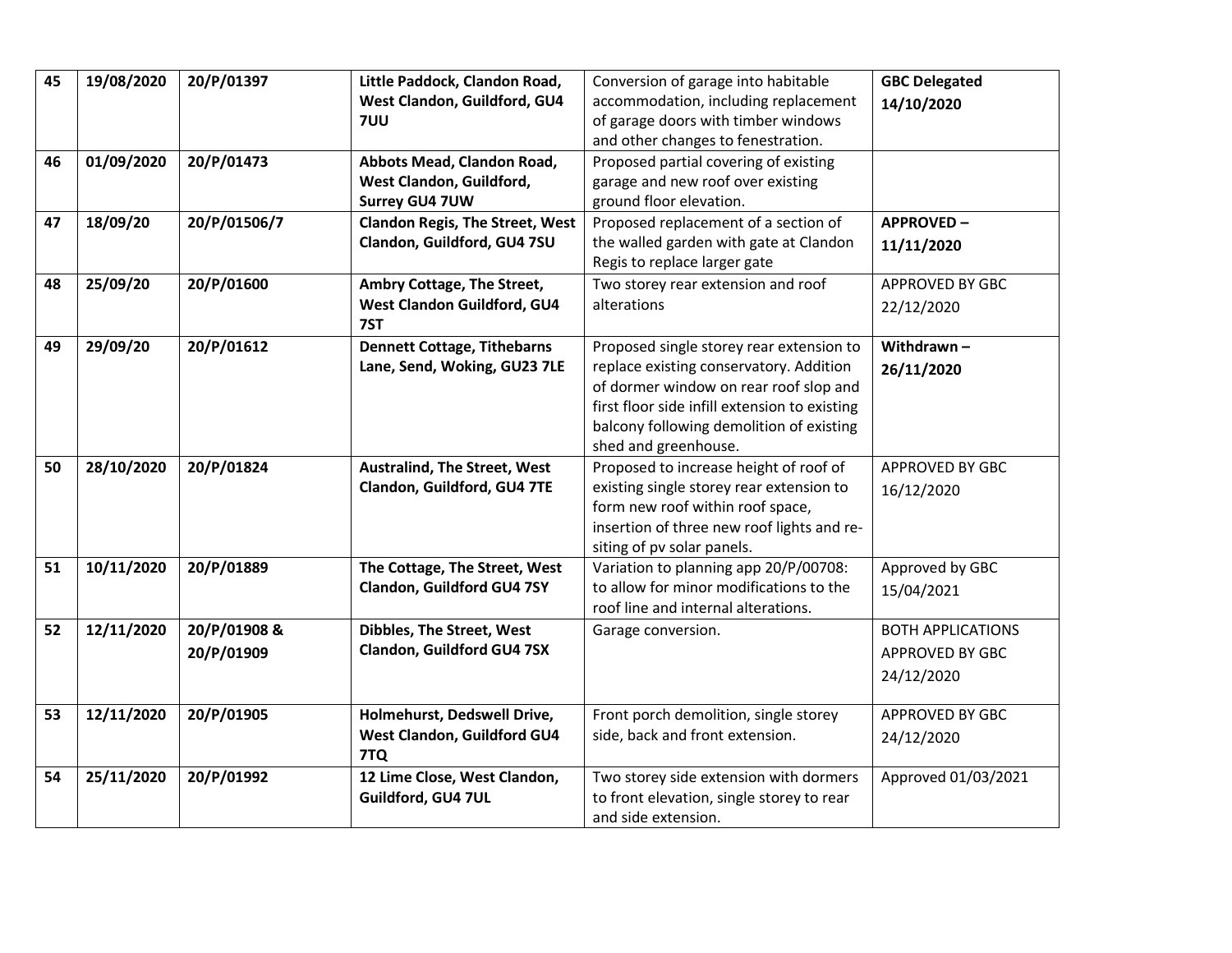| 55 | 25/11/2020 | 20/P/01984 | April Cottage, Lime Grove,             | Single storey rear extension. Demolition   |                      |
|----|------------|------------|----------------------------------------|--------------------------------------------|----------------------|
|    |            |            | <b>West Clandon Guildford GU4</b>      |                                            |                      |
|    |            |            |                                        | of existing conservatory.                  |                      |
|    |            |            | 7UT                                    |                                            |                      |
| 56 | 25/11/2020 | 20/T/00358 | <b>Ashley Park Nursing Home, The</b>   | <b>Tree Felling</b>                        |                      |
|    |            |            | <b>Street, West Clandon Guildford</b>  |                                            |                      |
|    |            |            | <b>GU4 7SU</b>                         |                                            |                      |
| 57 | 08/12/2020 | 20/P/02100 | 5 Foxfield, West Clandon               | C of lawfulness in relation to addition of | Approved 09/02/2021  |
|    |            |            | Guildford, GU23 6BB                    | garage doors to a carport                  |                      |
|    |            |            |                                        |                                            |                      |
| 58 | 16/12/2020 | 20/P/02158 | Squirrels Hatch, Malacca Farm,         | Erection of a three-bay garage structure   | Approved 28/01/2021  |
|    |            |            | <b>West Clandon Guildford GU4</b>      | following demolition of existing open car  |                      |
|    |            |            | 7UG                                    | port structure                             |                      |
| 59 | 04/01/2021 | 20/P/01961 | <b>Coppice, Dedswell Drive, West</b>   | Construction of a swimming pool,           | Approved 23/03/2021  |
|    |            |            | <b>Clandon Guildford GU4 7TQ</b>       | including paving, small pump house and     |                      |
|    |            |            |                                        | changing room                              |                      |
| 60 | 14/01/2021 | 21/P/00057 | Greenmantle, Lime Grove,               | Certificaate of Lawful development for     | Refused 11/03/2021   |
|    |            |            | West Clandon, Guildford GU4            |                                            |                      |
|    |            |            |                                        | single storey side and two storey rear     |                      |
|    |            |            | 7UH                                    | extension.                                 |                      |
| 61 | 28/01/2021 | 21/P/00090 | <b>Highway House, Dedswell</b>         | Single storey front extension and          | Refused 26/01/2022   |
|    |            |            | Drive, West Clandon, GU4 7TQ           | conversion of garage into habitable        |                      |
|    |            |            |                                        | accommodation and new detached             |                      |
|    |            |            |                                        | garage structure.                          |                      |
| 62 | 28/01/2021 | 21/T/00024 | <b>Ashley Park Nursing Home, The</b>   | Cyprus Trees crown lift.                   |                      |
|    |            |            | Street, West Clandon, Guildford        |                                            |                      |
|    |            |            | <b>GU47SU</b>                          |                                            |                      |
| 63 | 29/01/2021 | 21/P/00104 | <b>Bruce Cottage, The Street, West</b> | Variation of condition 2 of planning       | Withdrawn 23/07/2021 |
|    |            |            | <b>Clandon, Guildford GU4 7TE</b>      | application 20/P/01173 approved            |                      |
|    |            |            |                                        | 05/11/2020 to make changes to              |                      |
|    |            |            |                                        | fenestration and internal layout           |                      |
|    |            |            |                                        |                                            |                      |
| 64 | 22/01/2021 | 21/W/00011 | 4 Lime Close, West Clandon,            | Prior notice for single storey 8 metre     | Approved 23/03/2021  |
|    |            |            | <b>Guildford GU4 7UL</b>               | rear extension, 3.61 metres in height      |                      |
|    |            |            |                                        | and eves of 3.02 metre height.             |                      |
| 65 | 03/02/2021 | 21/P/00147 | Green Tiles, Clandon Road,             | Erection of a double garage                |                      |
|    |            |            | West Clandon, Guildford, GU4           |                                            |                      |
|    |            |            | 7UU                                    |                                            |                      |
| 66 | 04/02/2021 | 21/P/00156 | Long Copse, The Street, West           | Construction of a new shed/ building       | Approved 22/03/2021  |
|    |            |            | Clandon, Guildford GU4 7ST             | following demolition of existing.          |                      |
|    |            |            |                                        |                                            |                      |
| 67 | 04/02/2021 | 21/P/00068 | Carisworth, Woodstock, West            | Refurbish covered way rood and             | Approved 06/04/2021  |
|    |            |            | Clandon, Guildford, GU4 7UJ            | construct walls to enclose area including  |                      |
|    |            |            |                                        |                                            |                      |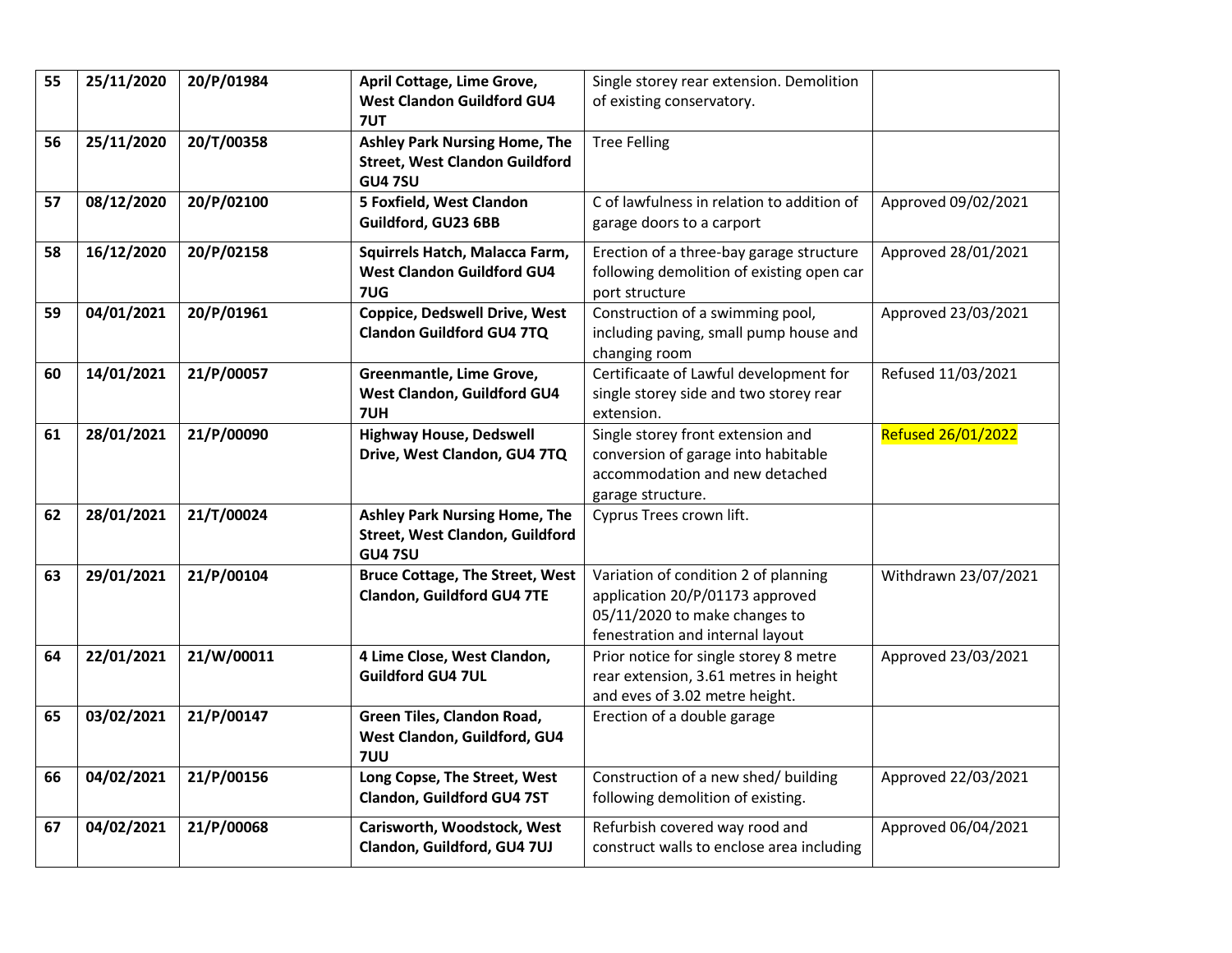|    |            |            |                                                                                  | changes to fenestration.                                                                                                                                                |                                                                                                                       |
|----|------------|------------|----------------------------------------------------------------------------------|-------------------------------------------------------------------------------------------------------------------------------------------------------------------------|-----------------------------------------------------------------------------------------------------------------------|
| 68 | 10/02/2021 | 20/P/02111 | Land Adjacent to Hawthorns,<br><b>Shere Road</b>                                 | Replacement of exiting outbuilding with<br>new small dwelling                                                                                                           | Refused by GBC<br>14/04/21                                                                                            |
| 69 | 17/02/2021 | 21/W/00022 | Lakeside, Oak Grange Road,<br><b>West Clandon</b>                                | Prior notification of single storey 8metre<br>extension, 4m in height with eaves<br>height of 2.4m                                                                      |                                                                                                                       |
| 70 | 23/02/2021 | 21/T/00059 | <b>Brownlow Cottage, The Street,</b><br><b>West Clandon</b>                      | T1 Yew and T2 Willow - fell and treat<br>stump                                                                                                                          |                                                                                                                       |
| 71 | 26/02/2021 | 21/P/00396 | <b>Australind, The Street, West</b><br><b>Clandon</b>                            | Variation of Condition 2 of Planning<br>Application 20/P/01824 approved Dec<br>2020 to allow changes such as increase<br>in height to first floor extension by<br>500mm | Approved by GBC<br>23/04/2021.<br>Further approval<br>09/08/2021.                                                     |
| 72 | 26/02/2021 | 21/P/00397 | Oakleigh, (Land adjacent to<br>Glengarden), Clandon Road,<br><b>West Clandon</b> | Variation to Condition 2 of Planning<br>permission approved under 20/P/01524                                                                                            |                                                                                                                       |
| 73 | 05/03/2021 | 21/P/00458 | Millwater Rise, Oak Grange<br>Road, West Clandon                                 | Single storey rear infill extension                                                                                                                                     | GBC Refused 29/04/2021                                                                                                |
| 74 | 11/03/2021 | 21/P/00339 | Elm Cottage, The Street, West<br>Clandon                                         | Erection of 2no. pairs of semi-detached<br>dwellings following demolition of<br>detached bungalow, with associated<br>access, parking and landscaping.                  | $22/06/2021 -$<br>Amendment to 1 pair of<br>semi-detached dwellings<br>and 1 detached dwelling,<br>Refused 11/08/2021 |
| 75 | 31/03/2021 | 21/P/00722 | Summerwood, Dedswell Drive,<br><b>West Clandon</b>                               | Part-single and Part-two storey<br>extension at rear.                                                                                                                   | Approved 07/09/2021                                                                                                   |
| 76 | 08/04/2021 | 21/T/00104 | Glengarden, Clandon Road,<br><b>West Clandon</b>                                 | T1 - Oak - Reduce crown height by 7m,<br>and crown spread by 11m, leaving a<br>residual crown height of 10m and<br>spread of 8m. (Tree Protection Order<br>P1/201/216)  |                                                                                                                       |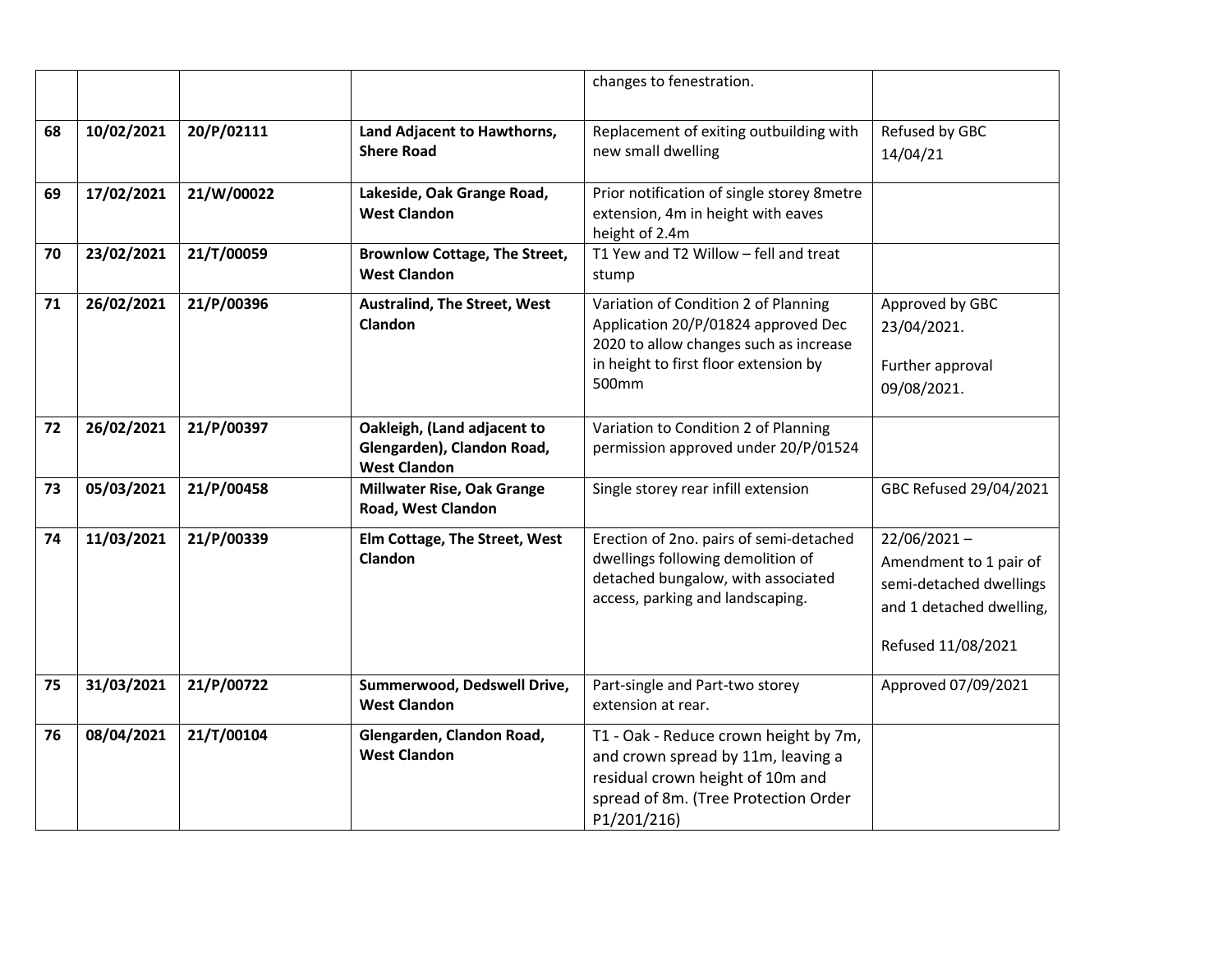| 75 | 27/04/2021 | 21/P/00932         | 13 Glebe Cottages, West        | Removal of existing timber cladding,        | Approved                |
|----|------------|--------------------|--------------------------------|---------------------------------------------|-------------------------|
|    |            |                    | Clandon                        | strengthening of external walls and         |                         |
|    |            |                    |                                | replacement of existing fascias and         |                         |
|    |            |                    |                                | soffits,                                    |                         |
| 76 | 27/04/2021 | 21/P/00933         | 16 Glebe Cottages, West        | Removal of existing timber cladding,        | Approved                |
|    |            |                    | Clandon                        | strengthening of external walls and         |                         |
|    |            |                    |                                | replacement of existing fascias and         |                         |
|    |            |                    |                                | soffits,                                    |                         |
| 77 | 27/04/2021 | 21/P/00934         | 20 Glebe Cottages, West        | Removal of existing timber cladding,        | Approved                |
|    |            |                    | Clandon                        | strengthening of external walls and         |                         |
|    |            |                    |                                | replacement of existing fascias and         |                         |
|    |            |                    |                                | soffits,                                    |                         |
| 78 | 27/04/2021 | 21/P/00935         | 21 Glebe Cottages, West        | Removal of existing timber cladding,        | Approved                |
|    |            |                    | Clandon                        | strengthening of external walls and         |                         |
|    |            |                    |                                | replacement of existing fascias and         |                         |
|    |            |                    |                                | soffits,                                    |                         |
| 79 | 27/04/2021 | 21/P/00936         | 22 Glebe Cottages, West        | Removal of existing timber cladding,        | Approved                |
|    |            |                    | <b>Clandon</b>                 | strengthening of external walls and         |                         |
|    |            |                    |                                | replacement of existing fascias and         |                         |
|    |            |                    |                                | soffits,                                    |                         |
| 80 | 21/04/2021 | 21/C/00002         | O/S Telephone Exchange, The    | Consultation from BT for removal of         |                         |
|    |            |                    | <b>Street, West Clandon</b>    | public phone kiosk                          |                         |
|    |            |                    |                                |                                             |                         |
| 81 | 28/04/2021 | 21/P/00882         | The Lodge at Barn Elm, West    | Single storey rear extension.               | Approved 02/12/2021     |
|    |            |                    | Clandon                        |                                             |                         |
| 82 | 05/05/2021 | 21/P/00940         | Land Adjacent to Hawthorns,    | Replacement of exiting outbuilding with     | <b>Refused 17/01/22</b> |
|    |            |                    | <b>Shere Road</b>              | new small dwelling. Update of               |                         |
|    |            |                    |                                | 20/P/02111.                                 |                         |
| 83 | 07/05/2021 | 21/P/00974         | Holmehurst, Dedswell Drive,    | Amendment to approved application           | GBC approved            |
|    |            |                    | <b>West Clandon</b>            | 20/P/01905 - our ref. 53).                  | 29/07/2021              |
|    |            |                    |                                |                                             |                         |
| 84 | 07/05/2021 | 21/T/00144 & 00147 | Willow Pond House, The Street, | Maple (T1) - removal of diseased tree in    |                         |
|    |            |                    | <b>West Clandon</b>            | rear garden; Silver birch (T2) - fell. West |                         |
|    |            |                    |                                | Clandon Conservation Area.                  |                         |
| 85 | 10/05/2021 | 21/P/01041         | Lakeside, Oak Grange Road,     | Proposed new covered porch; part            | Approved 27/08/2021     |
|    |            |                    | <b>West Clandon</b>            | single, part two storey extension with      |                         |
|    |            |                    |                                | balcony on rear elevation, first floor rear |                         |
|    |            |                    |                                | and side extensions, front and rear roof-   |                         |
|    |            |                    |                                | lights and changes to fenestration.         |                         |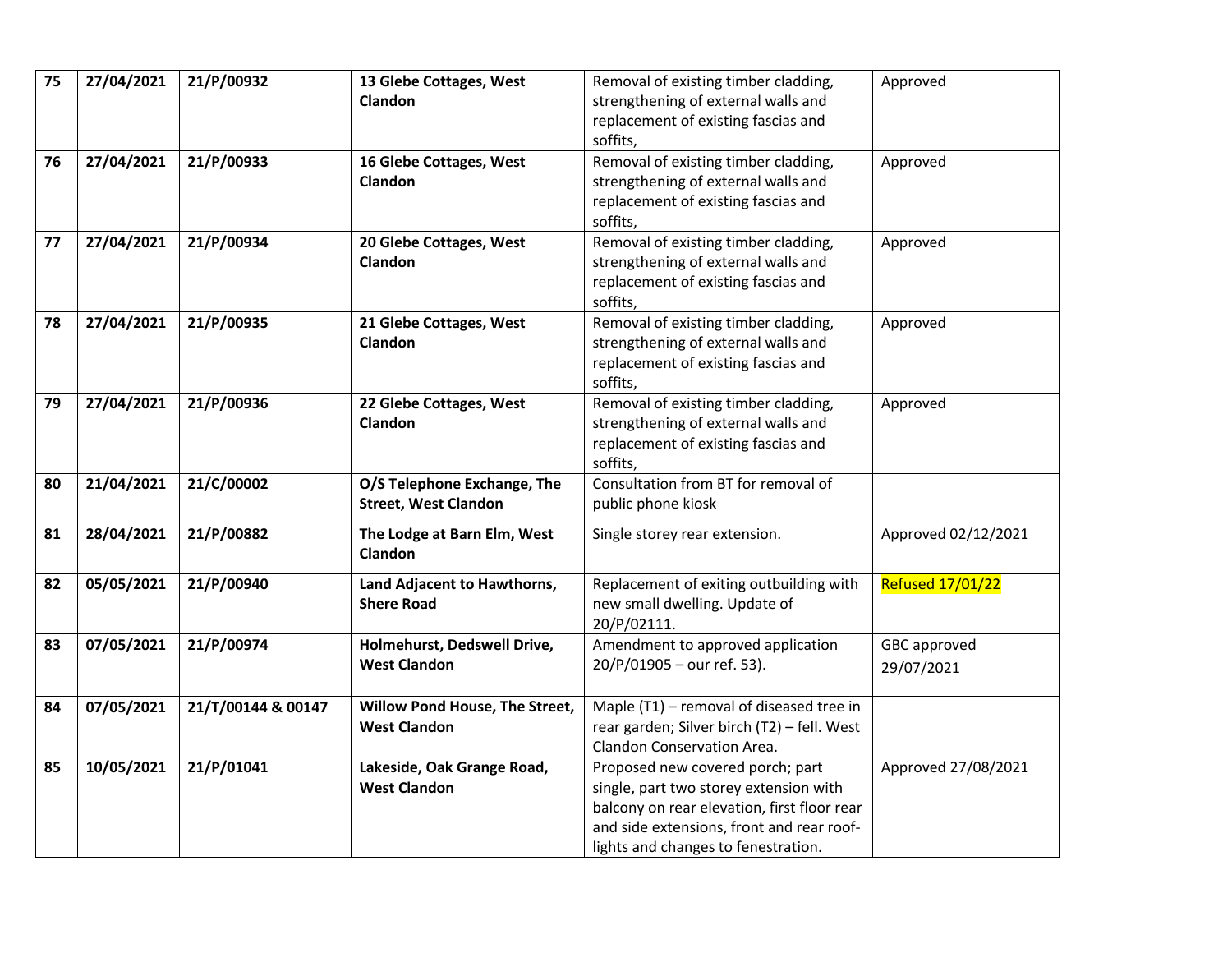| 86 | 11/05/2021 | 21/P/01049 | 4. Lime Close, West Clandon                                        | Construction of two storey rear<br>extension.                                                                                                                                                                                                   | Refused 13/07/2021                 |
|----|------------|------------|--------------------------------------------------------------------|-------------------------------------------------------------------------------------------------------------------------------------------------------------------------------------------------------------------------------------------------|------------------------------------|
| 87 | 28/05/2021 | 21/P/01111 | Inveran, Woodstock, West<br>Clandon                                | Removal of existing garage and covered<br>enclosed patio and erection of side and<br>rear single storey extension with rooms<br>in roof.                                                                                                        | Refused 16/07/2021                 |
| 88 | 01/06/2021 | 19/P/02223 | Land at Garlick's Arch                                             | Full planning permission for 220<br>residential dwellings, travelling<br>showpeople plots and 81sqm<br>community facility. Outline planning<br>permission for up to 300 residential<br>dwellings.                                               | <b>GBC Approved</b><br>09/06/2021. |
| 89 | 16/06/2021 | 21/P/01229 | <b>Wistmans Wood, Oak Grange</b><br>Road, West Clandon             | Enlargement of existing roof dormer<br>to rear                                                                                                                                                                                                  | Approve 16/09/2021                 |
| 90 | 16/06/2021 | 21/P/01247 | Glengarden, Clandon Road,<br><b>West Clandon</b>                   | Construction of a single storey oak<br>framed building comprising a double<br>garage and office /gym with a pitched<br>roof.                                                                                                                    | Refused 30/07/2021                 |
| 91 | 25/06/2021 | 21/P/01267 | Greenmantle, Lime Grove,<br><b>West Clandon</b>                    | Certificate of Lawfulness for a<br>proposed development to establish<br>whether a single storey side extension<br>and a single storey rear extension<br>would be lawful.                                                                        |                                    |
| 92 | 25/06/2021 | 21/T/00193 | White Lodge, The Street, West<br>Clandon                           | Beech (T1) - Reduce canopy of south<br>side of tree by 1 metre. Norway Maple<br>(T2) - Reduce canopy of south side of<br>tree by 1 metre. Ash (T3). Reduce<br>canopy of south side of tree by 2.5<br>metres. West Clandon Conservation<br>Area. |                                    |
| 93 | 02/07/2021 | 21/P/01292 | Railway Cottage, 1. The Street,<br><b>West Clandon</b>             | Ground floor kitchen extension.                                                                                                                                                                                                                 | GBC approved<br>10/12/2021         |
| 94 | 06/07/2021 | 21/P/00991 | Land adjacent to, Little<br>Paddock, Clandon Road, West<br>Clandon | Outline application to consider access,<br>layout and scale for the erection of a<br>two storey residential dwelling with<br>rooms in the roof, on land adjacent to                                                                             | Withdrawn 10/9/2021                |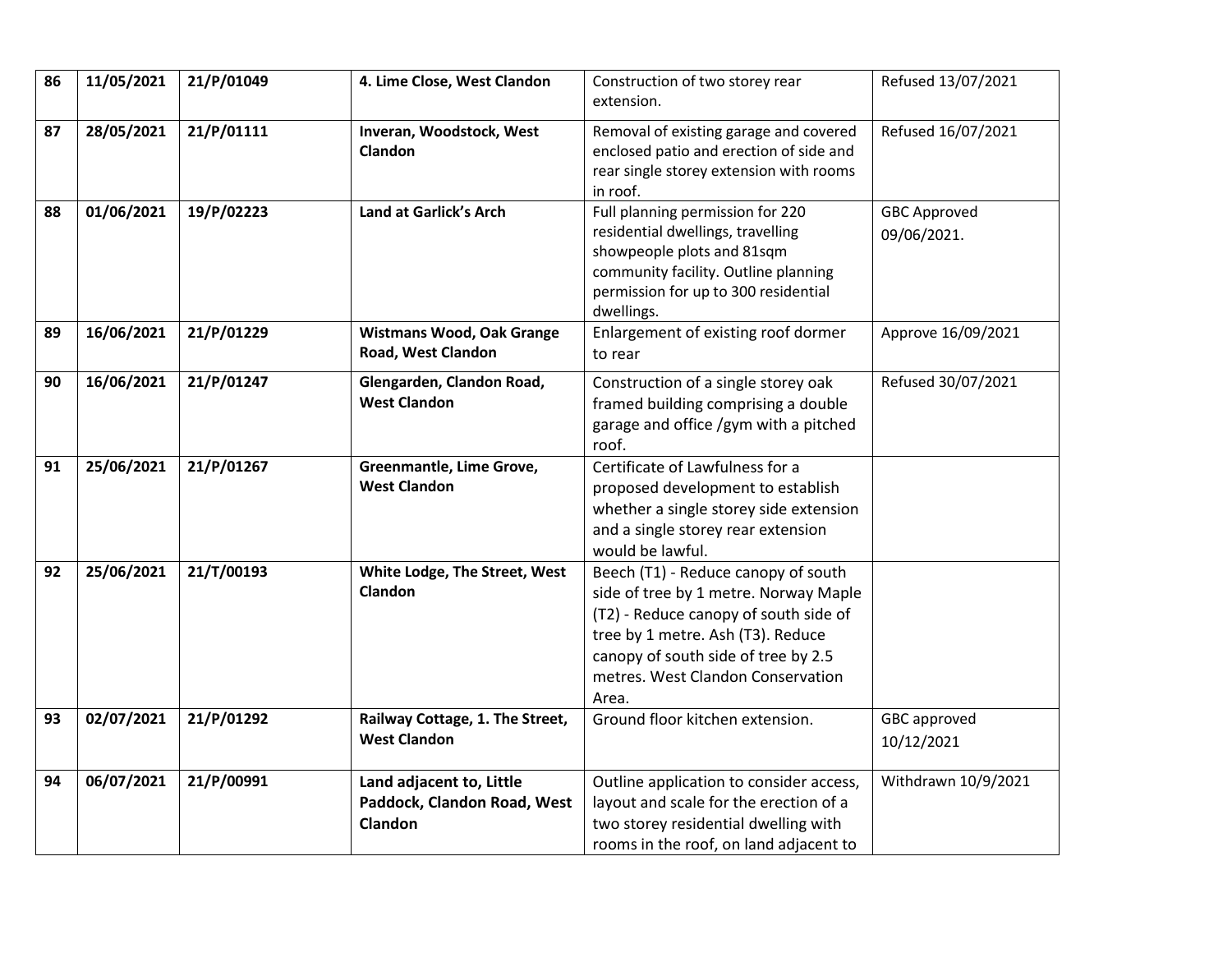|     |            |             |                                                                  | Little Paddock                                                                                                                                                                                                                                                                                                                                                                                                                                        |                      |
|-----|------------|-------------|------------------------------------------------------------------|-------------------------------------------------------------------------------------------------------------------------------------------------------------------------------------------------------------------------------------------------------------------------------------------------------------------------------------------------------------------------------------------------------------------------------------------------------|----------------------|
| 95  | 26/07/2021 | 21/P/01518  | Chipperfield, Dedswell Drive,<br><b>West Clandon</b>             | Single-storey side extension with<br>carport, 1st floor infill extension and<br>changes to rear single storey roof                                                                                                                                                                                                                                                                                                                                    | Approved 20/12/2021. |
| 96  | 26/07/2021 | 21/W/00089  | Greenacre, Oak Grange Road,<br><b>West Clandon</b>               | Prior notification for a single storey 8<br>metre rear extension, 4 metres in<br>height with an eaves height of 2.4<br>metres with the erection of a single<br>storey side extension, to each side of<br>the existing (Class A), the erection of<br>an additional storey to the existing.<br>(Class AA), the erection of a Garage.<br>(Class E) together with the erection of<br>a single storey out building ancillary to<br>the existing. (Class E) |                      |
| 97  | 22/07/2021 | 21/P/01618  | Vanecot, Malacca Farm, West<br><b>Clandon</b>                    | Certificate of Lawfulness for a<br>proposed development to establish<br>whether the erection of detached 2<br>bay garagewould be lawful.                                                                                                                                                                                                                                                                                                              | Withdrawn 16/09/2021 |
| 98  | 16/08/2021 | 21/P/01608  | Oakwood house, Oak Grange<br>Road, West Clandon                  | Two storey rear extension,<br>replacement of front conservatory and<br>changes to fenestration                                                                                                                                                                                                                                                                                                                                                        | Approved 04/10/2021  |
| 99  | 31/08/2021 | EN/21/00306 | <b>Clandon Wood Surrey Hills</b><br><b>Natural Burial Ground</b> | Alleged unauthorised breach of<br>conditions on 11/P/01768                                                                                                                                                                                                                                                                                                                                                                                            |                      |
| 100 | 26/08/2021 | 21/P/01696  | 65. Meadowlands, West<br>Clandon                                 | Conversion of existing garage to form<br>habitable accommodation including<br>changes to fenestration, first floor side<br>extension and conversion of existing<br>loft space to form habitable<br>accommodation, including 3 front-<br>facing roof lights                                                                                                                                                                                            |                      |
| 101 | 08/09/2021 | 21/P/01762  | <b>Clandon Park House, Clandon</b><br>Park, West Clandon         | Variation of Condition 2 following<br>planning application 16/P/01978<br>approved 03/11/2016, as amended by<br>planning application 19/P/01844<br>approved 31/01/20, to allow                                                                                                                                                                                                                                                                         | Approved 22/12/2021  |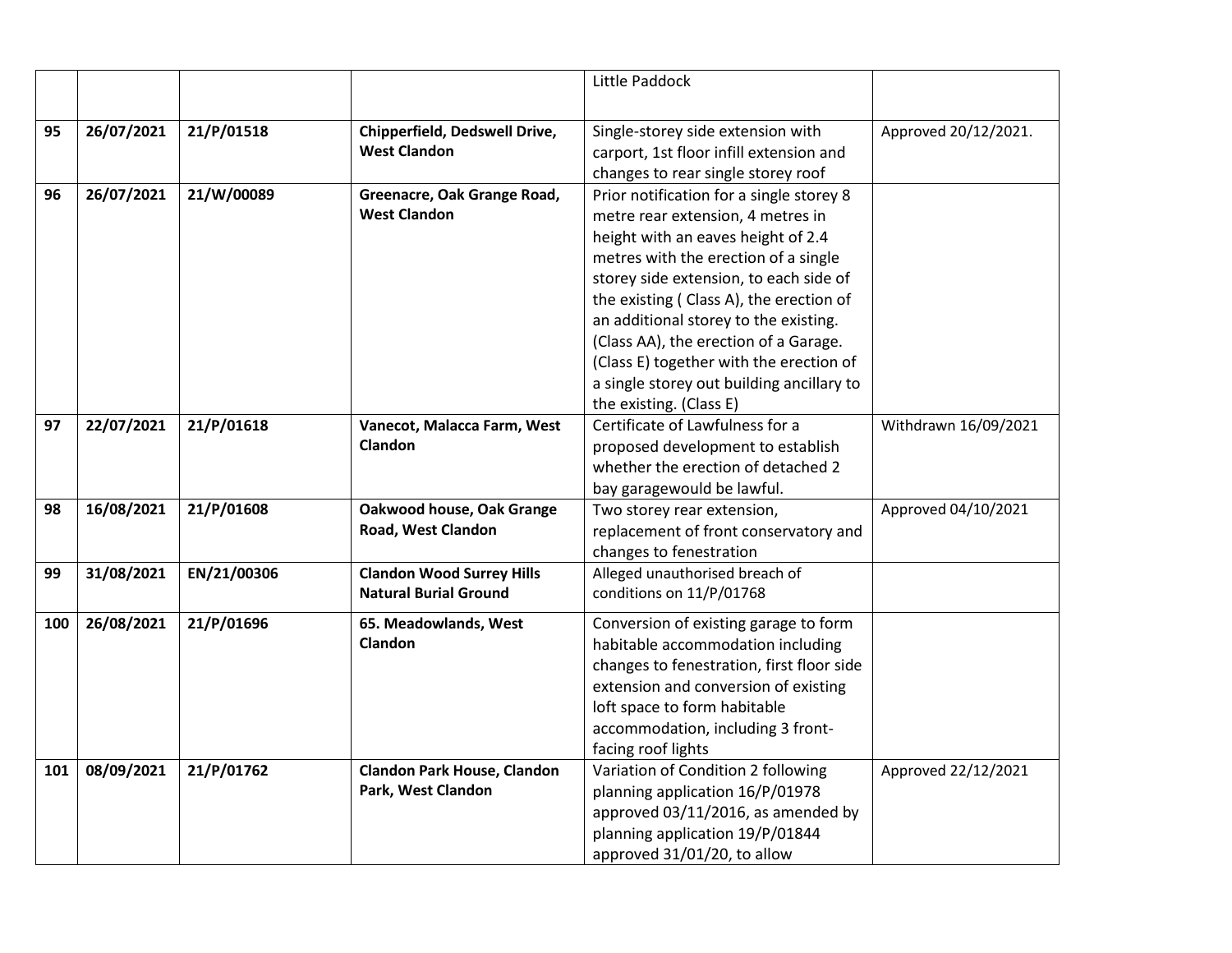|     |            |              |                                              | completion period to be extended to<br>eight years. |                     |
|-----|------------|--------------|----------------------------------------------|-----------------------------------------------------|---------------------|
|     |            |              |                                              |                                                     |                     |
| 102 | 10/09/2021 | 21/P/01624-5 | <b>Bruce Cottage &amp; Owl Cottage,</b>      | Proposed new car port and access                    |                     |
|     |            |              | The Street, West Clandon                     | driveway.                                           |                     |
| 103 | 17/09/2021 | 21/P/01780   | Skyfall, Bennett Way, West<br><b>Clandon</b> | Erection of oak frame double garage.                |                     |
| 104 | 06/10/2021 | 21/P/01867   | March House, Lime Grove,                     | Proposed two storey side and single                 |                     |
|     |            |              | <b>West Clandon</b>                          | storey rear extension, following                    |                     |
|     |            |              |                                              | demolition of existing side/rear glazed             |                     |
|     |            |              |                                              | structure                                           |                     |
| 105 | 18/10/2021 | 21/T/00272   | Green Tiles, Clandon Road,                   | T1-T4 oak - crown lift to a maximum of              |                     |
|     |            |              | <b>West Clandon</b>                          | 3 metres (Tree Preservation Order                   |                     |
|     |            |              |                                              | P1/201/216)                                         |                     |
| 105 | 29/10/2021 | 21/P/02010   | Inveran, Woodstock, West                     | Removal of existing garage and                      | <b>GBC Approved</b> |
|     |            |              | Clandon                                      | covered enclosed patio and erection of              | 22/11/2021          |
|     |            |              |                                              | side and rear single story extension                |                     |
|     |            |              |                                              | with rooms in roof                                  |                     |
| 106 | 29/10/2021 | 21/P/02013   | <b>Bruce Cottage, The Street, West</b>       | Variation of Condition 2 (drawing                   |                     |
|     |            |              | Clandon                                      | numbers) of planning application                    |                     |
|     |            |              |                                              | 20/P/01173 approved 05/11/2020                      |                     |
| 107 | 05/11/2021 | 21/W/00121   | Lakeside, Oak Grange Road,                   | Prior notification to add additional                |                     |
|     |            |              | <b>West Clandon</b>                          | storey.                                             |                     |
| 108 | 08/11/2021 | 21/T/00290   | <b>Ashley Park Nursing Home, The</b>         | Tree work in Conservation Area.                     |                     |
|     |            |              | <b>Street, West Clandon</b>                  |                                                     |                     |
| 109 | 12/11/2021 | 21/P/02100   | Lychgate House, Shere Road,                  | Certificate of lawfulness for a                     |                     |
|     |            |              | <b>West Clandon</b>                          | proposed development to establish                   |                     |
|     |            |              |                                              | whether a conversion of loft space to               |                     |
|     |            |              |                                              | habitable accommodation, including                  |                     |
|     |            |              |                                              | juliet balcony, two rooflights to the               |                     |
|     |            |              |                                              | rear and three rooflights to the front              |                     |
|     |            |              |                                              | elevation, two storey rear extension                |                     |
|     |            |              |                                              | and two outbuildings is lawful                      |                     |
| 110 | 15/11/2021 | 21/P/02128   | Silver Ley, Malacca Farm, West               | Conversion of existing attached garage              |                     |
|     |            |              | Clandon                                      | into habitable accommodation with                   |                     |
|     |            |              |                                              | single storey rear extension and                    |                     |
|     |            |              |                                              | changes to fenestration.                            |                     |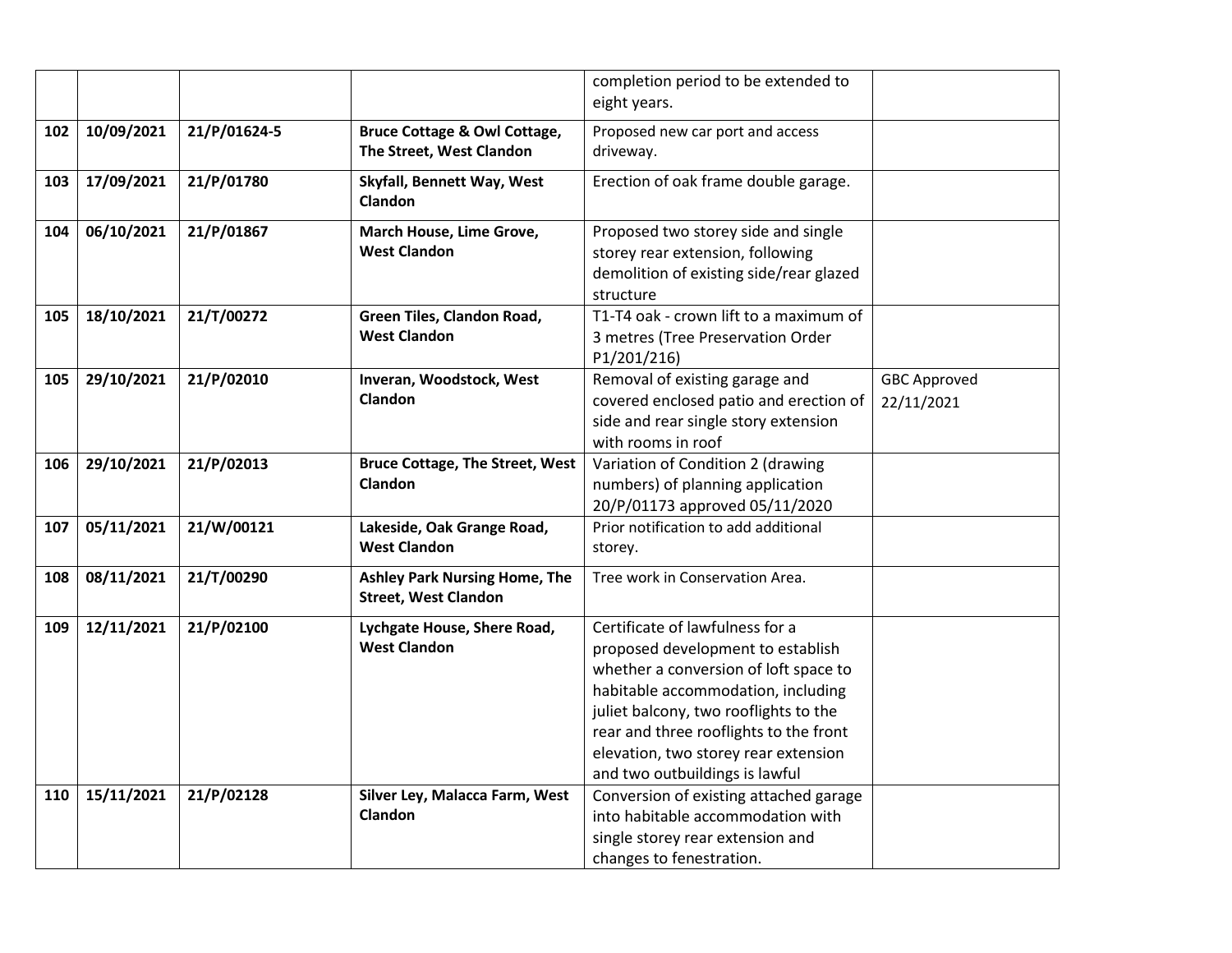| 111 | 18/11/2021 | 21/P/01049 | 4. Lime Close, West Clandon            | Construction of two storey rear<br>extension. |  |
|-----|------------|------------|----------------------------------------|-----------------------------------------------|--|
| 112 | 19/11/2021 | 21/P/02136 | 19. Glebe Cottages, West               | Removal of existing timber cladding,          |  |
|     |            |            | <b>Clandon</b>                         | strengthening of external walls               |  |
|     |            |            |                                        | including repairs to the timber frame         |  |
|     |            |            |                                        | and introduction of new insulated             |  |
|     |            |            |                                        | render facade system. Replacement of          |  |
|     |            |            |                                        | existing fascias and soffits with UPVC        |  |
|     |            |            |                                        | and black rainwater good including            |  |
|     |            |            |                                        | associated upgrading of external              |  |
|     |            |            |                                        | windows and doors                             |  |
| 113 | 22/11/2021 | 21/P/01247 | Glengarden, Clandon Road,              | Construction of a single storey oak           |  |
|     |            |            | <b>West Clandon</b>                    | framed building comprising a double           |  |
|     |            |            |                                        | garage and office/gym with a pitched          |  |
|     |            |            |                                        | roof.                                         |  |
| 114 | 23/11/2021 | 21/P/01582 | Land at Wisley Airfield, Hatch         | Detailed application for engineering          |  |
|     |            |            | Lane, Ockham                           | operations to form a new roundabout,          |  |
|     |            |            |                                        | stub road and priority junction access        |  |
| 115 | 24/11/2021 | 21/P/02217 | Shortwoods, Oak Grange Road,           | Single storey side/front extension            |  |
|     |            |            | <b>West Clandon</b>                    | along with alterations to fenestration        |  |
| 116 | 26/11/2021 | 21/P/02178 | Gravel Hatch, Green Lane, West         | Infill extension between house and            |  |
|     |            |            | Clandon                                | garage, new gable walls to building           |  |
|     |            |            |                                        | façade, re-design of first floor to           |  |
|     |            |            |                                        | create a master bedroom suite and             |  |
|     |            |            |                                        | gallery access to the existing first floor    |  |
|     |            |            |                                        | garage studio space.                          |  |
| 117 | 26/11/2021 | 21/T/00317 | Gate Cottage, The Street, West         | Robinia (T1) - prune back to near             |  |
|     |            |            | <b>Clandon</b>                         | boundary; 6 x Japanese Privet (G2) -          |  |
|     |            |            |                                        | remove (West Clandon Conservation             |  |
|     |            |            |                                        | Area).                                        |  |
| 118 | 26/11/2021 | 21/T/00326 | <b>Clandon Regis, The Street, West</b> | Lime (T1) - recoppice for future              |  |
|     |            |            | Clandon                                | management; Lime (T2) - remove; Yew           |  |
|     |            |            |                                        | (T3) - fell to ground level; 2 Horse          |  |
|     |            |            |                                        | Chestnut (T4) - crown lift by 10 metres       |  |
|     |            |            |                                        | to allow more light, thin out tree line       |  |
|     |            |            |                                        | and rebalance by remove 2 lateral dog         |  |
|     |            |            |                                        | leg limbs; Mature Horse Chestnut (T5)         |  |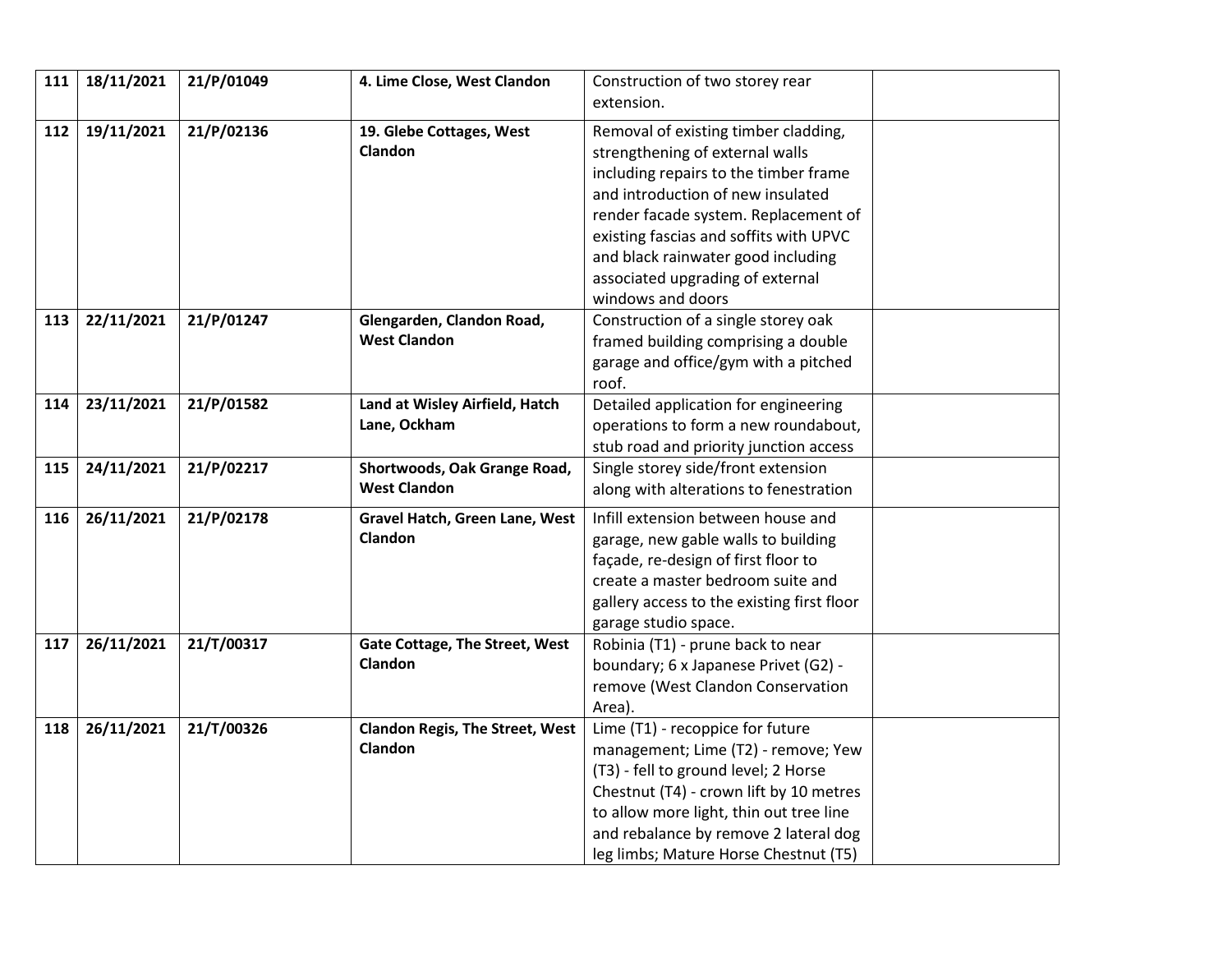|            |            |            |                                      | - crown lift by 7 metres and pollard by   |  |
|------------|------------|------------|--------------------------------------|-------------------------------------------|--|
|            |            |            |                                      | 40%; Yew (T6) - fell; Sycamore (T7) -     |  |
|            |            |            |                                      | pollard and remove 5 metres from          |  |
|            |            |            |                                      | height (West Clandon Conservation         |  |
|            |            |            |                                      | Area).                                    |  |
| 119        | 29/11/2021 | 21/P/02273 | Land at Titlebarns Farm,             | Removal of condition 6 (electric          |  |
|            |            |            | <b>Tithebarns Lane, West Clandon</b> | vehicle charging points) of planning      |  |
|            |            |            |                                      | permission 19/P/02240, approved on        |  |
|            |            |            |                                      | 28/07/2020.                               |  |
| 120        | 07/12/2021 | 21/P/02349 | Land at Tudor Lodge, Clandon         | Proposed erection of a detached two       |  |
|            |            |            | Road, West Clandon                   | storey detached dwelling and              |  |
|            |            |            |                                      | associated works including a new          |  |
|            |            |            |                                      | access.                                   |  |
| 121        | 07/12/2021 | 21/P/02149 | Green Tiles, Clandon Road,           | Roof alterations comprising conversion    |  |
|            |            |            | <b>West Clandon</b>                  | of roofs from flat to pitched, including  |  |
|            |            |            |                                      | installation of solar panels/solar tiles; |  |
|            |            |            |                                      | relocation and conversion of existing     |  |
|            |            |            |                                      | garage to green house, construction of    |  |
|            |            |            |                                      | double garage and enlargement of          |  |
|            |            |            |                                      | natural swimming pond                     |  |
| 122        | 07/12/2021 | 21/T/00349 | Sheldon, Lime Grove, West            | Willow tree - fell (TPO 1 of 2007)        |  |
|            |            |            | <b>Clandon</b>                       |                                           |  |
| 123        | 10/12/2021 | 21/W/00137 | Greenacre, Oak Grange Road,          | Prior notification for a single storey    |  |
|            |            |            | <b>West Clandon</b>                  | 8.00 metre rear extension, 4.00           |  |
|            |            |            |                                      | metres in height with an eaves height     |  |
|            |            |            |                                      | of 2.74 metres.                           |  |
| 124        | 16/12/2021 | 21/P/02455 | <b>Milwater Rise, Oak Grange</b>     | Erection of a single storey front porch,  |  |
|            |            |            | Road, West Clandon                   | single storey rear and rear corner        |  |
|            |            |            |                                      | extensions and pool studio building.      |  |
| 125        | 20/12/2021 | 21/P/02482 | Lime Tree Cottage, Lime Grove,       | Single storey front, side and rear        |  |
|            |            |            | <b>West Clandon</b>                  | extensions and front porch following      |  |
|            |            |            |                                      | demolition of conservatory and            |  |
|            |            |            |                                      | garage.                                   |  |
| <b>126</b> | 14/01/2022 | 21/P/02624 | <b>Barn End, The Street, West</b>    | Erection of two-storey rear extension,    |  |
|            |            |            | <b>Clandon</b>                       | following demolition of existing          |  |
|            |            |            |                                      | conservatory.                             |  |